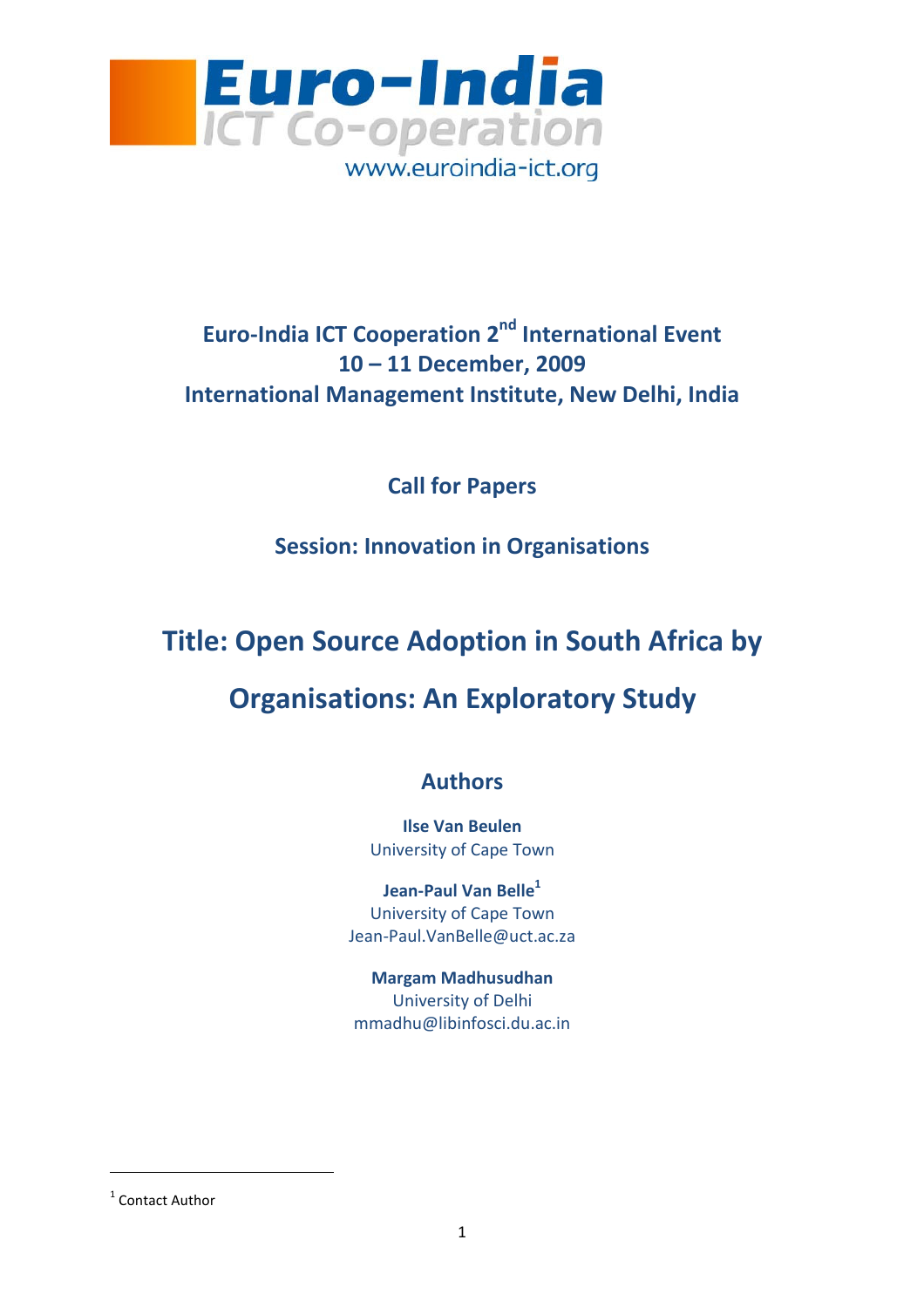

#### Abstract

The research looks at the current adoption trends in South Africa with a view to uncover how South African companies went about adopting OSS, the factors that influenced adoption and the factors that contribute to sustainability of OSS post adoption. The research is done in response to the lack of any roadmap or plan which can guide companies wanting to adopt OSS to use it profitably and gainfully, i.e. to guide successful adoption and implementation of OSS. To aid the process of discovery a number of theoretical frameworks and models are utilized with the aim of ascertaining the usefulness of these theoretical frameworks in its guidance of OSS adoption. The main aim of the paper is to see if these models be gainfully employed by other companies embarking on OSS adoption, and any additional factors which may guide successful OSS adoption. It hopes to deliver more insight into the "roadmap" which companies can use to successfully adopt OSS.

Keywords: Technology, Organisation and Environment (TOE), OSS Adoption, Open source Maturity Model, Open Source Skills and Risk Model, Cost (including Total Cost of Ownership).

#### Introduction

Open Source Software (OSS) is defined as those software programs whose licenses give users the freedom to run the program for any purpose, to study and to modify the program and to redistribute copies of either the original or modified program (Nepelski & Swaminathan, 2007).

Open source infiltrates markets at different levels of commercial influence and in varying timeframes and the strategies used with success by technologically aggressive early adopters are infrequently appropriate for conservative organisations (Driver, 2007).

This paper explores the current adoption trends in South Africa with a view to uncover how South African companies went about adopting OSS, the factors that influenced adoption and the factors that contribute to sustainability of OSS post adoption, and how supportive the OSS models are of successful adoption. Thus our research objectives are two-fold:

- 1. Investigate the factors driving initial and continuing OSS adoption by SA businesses.
- 2. Look at the usefulness of a number of theoretical frameworks to guide the above.

The research is important from a number of perspectives. It offers practical insights to organisations wanting to or considering adopting OSS. From an OSS industry perspective, it investigates the impacts and effects on developers and 'resellers'. And to the research community, it sheds a perspective on how various theoretical frameworks and models fared i.e. how useful they are, how comprehensive they are and how supportive they are of the findings of the research.

The OSS adoption within the South African context will be ascertained within the Technology, Organisation and Environment (TOE) framework, and, in turn, rely on a number of other OS models, as portrayed in Figure 1.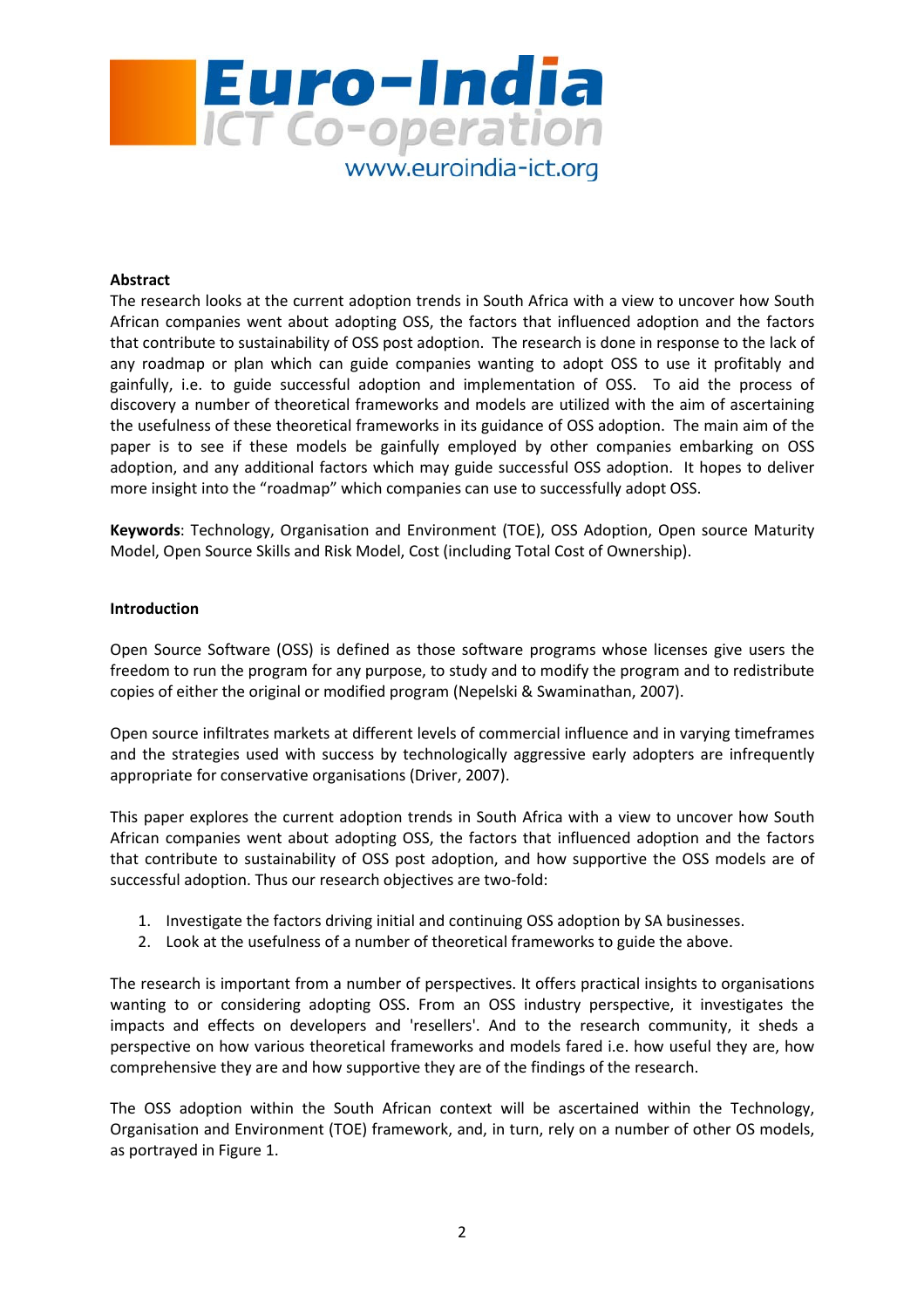



Fig.1- Technology, Organisation and Environment (TOE) framework for OSS adoption

TOE attempts to comprehensively cover all the aspects of successfully applying open source in companies as portrayed in figure 1. Within each concept of the TOE framework various models will be employed (and discussed) to aid the discovery process. The Open Source Maturity Model ascertains the maturity of the open source at the time companies adopt, the Software Cost and Risk Model looks at the Total Cost of Ownership of adopting Open Source, and these will be used in support of the Technology factor. The Open Source Adoption Models suggests factors within the Organisational context the company finds itself in at the time of adoption which affect adoption and the Open Source Skills and Risk Tolerance model looks at the skills and skill level required both internally and externally which influence adoption. These models will not be the exclusive factors discussed in support of TOE, there are additional factors that will be discussed under TOE.

#### Literature Review

The Technology, Organisational and Environmental (TOE) framework identifies three contexts in which an organisation functions that influence its ability to adopt technology and affects the process by which it accepts a new technology (Lippert et al., 2006) and implements a technological innovation (Zhu, Kraemer, Gurbaxani, & Xu, 2003). TOE represents a comprehensive method for ascertaining the features that form technology adoption in an array of information system innovations. These three groups of contextual factors influence the organisations intent to adopt an innovation, and affect its assimilation process and eventually its impacts on organisational performance (Zhu et al., 2003). TOE model defines a "context for change" consisting of three elements which interact with each other to influence technological innovation decision making. It is a useful analytical tool for distinguishing between inherent qualities of an innovation itself and the motivations, capabilities, and broader environmental context of adopting organizations (Dedrick et al., 2004). The review of related literature is presented on different aspects of subject, such as (i) Technology, (ii)Organisational, and (iii) Environmental, as follows: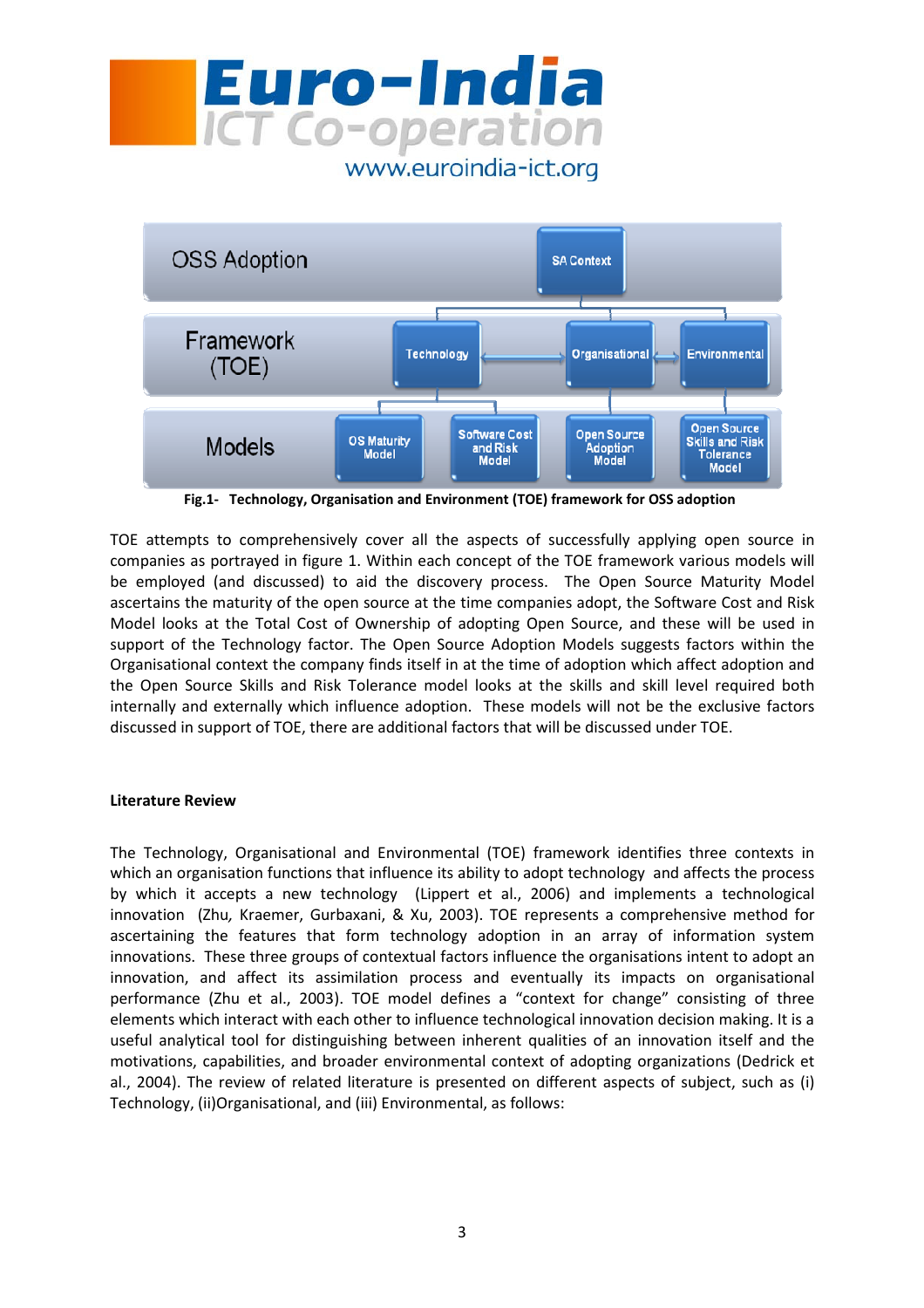

#### **Technology**

The Technology context refers to the internal and external technologies available to the organisation which has a bearing on its productivity (Lippert et al., 2006) and encompasses the existing technologies in use within the organisation and the relevant technologies the organisation can draw on externally (Zhu, Kraemer, Gurbaxani & Xu, 2006). They are comprised of elements Open Source Maturity and Technology readiness. (Dedrick & West, 2003) adds five technology factors namely Compatibility, Complexity, Relative advantage, Trialability and observability citing compatibility with existing technologies, relative advantage over current technologies and complexity negatively influencing adoption as being the three most common variables linked to technology adoption.

Relative advantage is the measure of how much the new technology is relative to the existing one and is primarily measured in terms of cost and reliability (Zhu et al., 2006). The Software Cost and Risk model determines the cost and the risks of using open source (Guliani & Woods, 2005). Failure to optimally manage the potential risks and rewards of open source will put IT organisations at an increasingly serious risk in the coming years (Driver, 2007).

The open source maturity model attempts to measure these criteria, but more importantly serve as a guideline for companies wishing to adopt open source i.e. it serves to highlight possible pitfalls. It offers a rigorous set of questions that companies may use to measure the maturity of open source, with the maxim that the more mature the open source the better the chances of success. It allows companies to evaluate if they are capable of withstanding the risk of any measurement falling short.

#### **Organisational**

The Organisational context is characterised by a few descriptive measures e.g. scope, size of the organisation, the slack resources available internally. Organisational factors are comprised of different elements. Organisations have different competitive positions and roles for IT, and a high level of IT intensity is proportional to open source adoption (Kwan & west, 2004). The innovation orientation of an organisation is related to the timing of adoption and the prompts pertinent to adoption decision (Dedrick et al., 2004). The centrality of IT to the buisness strategy is core to the willingness of the organisation to adopt open source (Dedrick et al., 2004).

Choice set and Selection occurs as a response to Software Adoption policy, but more importantly occurs within the Application Context which exhibits the strategic significance of the specified system and consequently the equivalent weighted value for features, risk, cost and available products where the predilection of the buyer is restricted by a limited number of available choices (Kwan & West, 2004).

#### Environmental

The Environmental context refers to the arena in which the organisation operates and conducts its business (Zhu et al., 2003). (Lippert et al., 2006) contends that the organisation is influenced by the industry itself and its competitors. Environmental factors encompass factors such as rivalry, relations with buyers and suppliers (Zhu et al., 2006).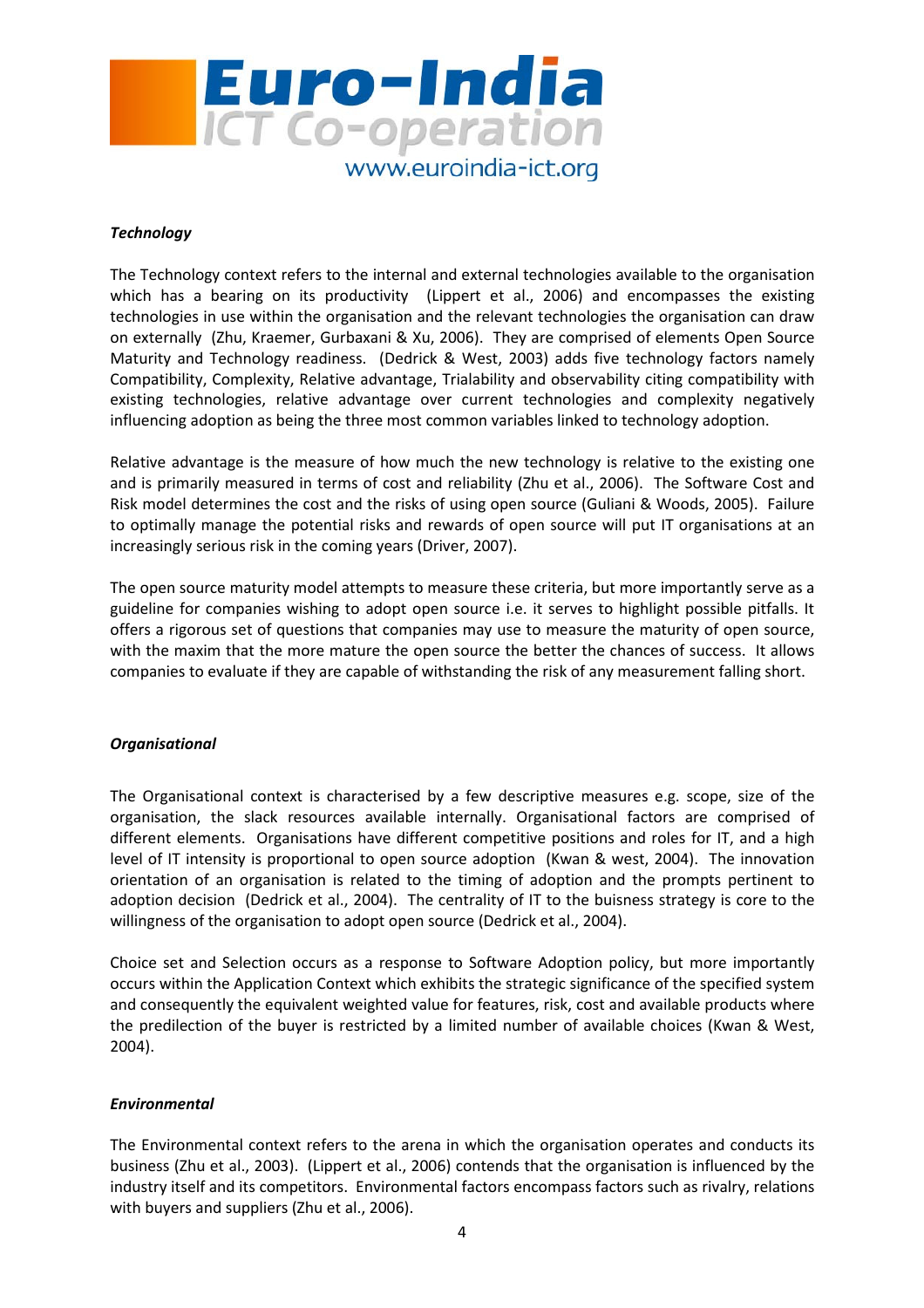

The Open Source Skills and Risk Tolerance model ascertains the propensity of the organisation to handle the risks intrinsic in open source adoption and produces a risk tolerance plan and profile. The relationship between skill and experience with value is directly proportional, where the higher the skill proficiency and the greater the experience a company has with open source, the higher the prospective value of open source (Guliani & Woods, 2005).

A higher skill set further reduces the time investment and the cost of using open source (Guliani & Woods, 2005). ICT training programs are directed on teaching students with skill in the most familiarly used proprietary software packages e.g. Microsoft and this has a repercussion in terms of the skill set available to OSS (Bruggink, 2003). This is exacerbated by the fact that few certification programs exist for computer and network support professionals wanting to specialise in open source software (Bruggink, 2003). Barriers to the successful adoption of open source are the lack of resources and/or the availability of external technological resources as well as the lack of compatibility with current technologies and skill (Holck, et al., 2004). However, developer skills may be improved by the intellectual challenge of contributing to software development when they are granted access to source code (Comino, Manenti & Parisi, 2007).

The Open Source Skills and Risk Tolerance model breaks the skill level into four tiers namely beginners, intermediate, advanced and expert and then further associates them to areas in which they are required to operate and be proficient and expands the level of proficiency required by each skill level in each area.

#### Research Methodology

A deductive, explanatory and qualitative research approach was taken. The qualitative approach was motivated because of the interdependence between variables and the non-measurability/intrinsic complexity of some of the variables. The aim is to provide richer and more subtle explanations than statistics can provide.

The instruments to collect data were questionnaires, documentary analysis and interviews. The sources of data used in documentary analysis included minutes of meetings, internal reports, briefings, planning documents, schedules etc. The Interviews were guided by a set of criteria so as to ensure the full scope of information is extracted.

The data analysis was based on concepts borrowed from grounded theory, the three stages and what they entail is depicted in Figure 2. Stage one, Open Coding refers to dis-aggregation of data into units. Stage two, Axial coding refers to the process of recognizing relationships between categories and stage three, Selective Coding refers to the integration of categories to align with the research purpose.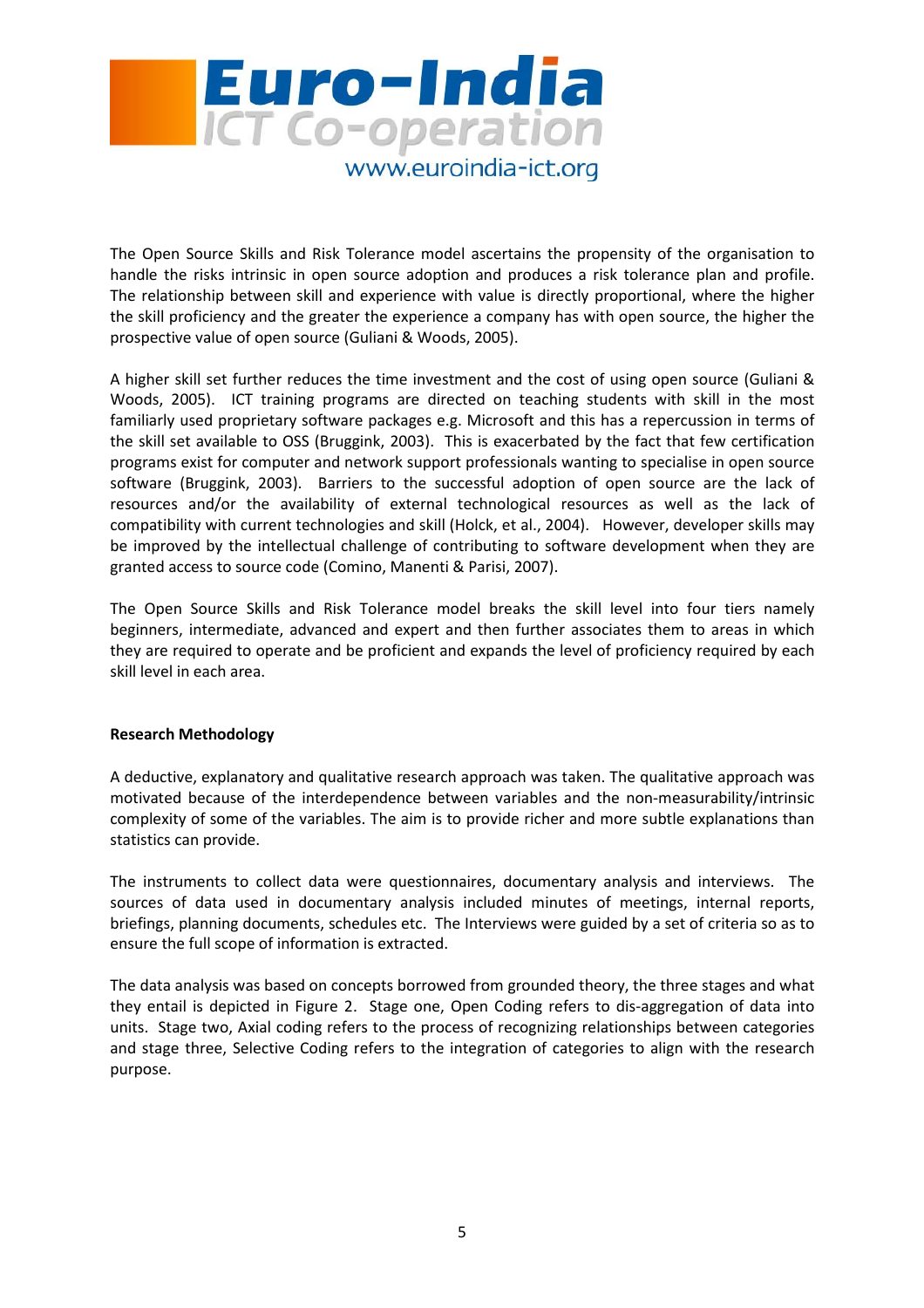



Fig. 2 - The Stages of Coding borrowed from Grounded Theory

Purposive or Judgmental sampling enabled the selection of cases which are particularly informative to the research. Four companies were selected based on the fact that these companies have implemented and are still using open source software (see table 1).

| <b>Company</b> | No of OSS       | No of            | <b>IT Size</b> | <b>Maturity of</b> | <b>Nature of the business</b> |
|----------------|-----------------|------------------|----------------|--------------------|-------------------------------|
|                | <b>Packages</b> | <b>Employees</b> |                | company            |                               |
| <b>IDS</b>     | 40 to 50        | 180              | 6              | 11 years           | Payroll Bureau. Services      |
|                |                 |                  |                |                    | clients in South Africa.      |
| Outprosys      | 20 to 30        | 80               | 3              | 8 years            | Outsourced document           |
|                |                 |                  |                |                    | processing company.           |
|                |                 |                  |                |                    | Services clients locally and  |
|                |                 |                  |                |                    | internationally.              |
| Fundamo        | 40 to 50        | 75               | 40             | 8 years            | Development house.            |
|                |                 |                  |                |                    | Provide solutions to Banks    |
|                |                 |                  |                |                    | in South Africa.              |
| 3i             | 30 to 40        | 90               | 3              | 7 years            | Call centre. Services clients |
| Solutions      |                 |                  |                |                    | locally and internationally.  |

|  | Table - 1: Company Sampling Segment |  |
|--|-------------------------------------|--|

Within the companies, we strived for a sampling strategy which would add depth and commonality across the case studies. The people interviewed included the CEO, CIO and / or IT Manager (dependant on how these roles are defined), IT team (developers, testers and infrastructure team). The latter IT team group will also prove to be users in some cases. The sampling segment is portrayed in table 2.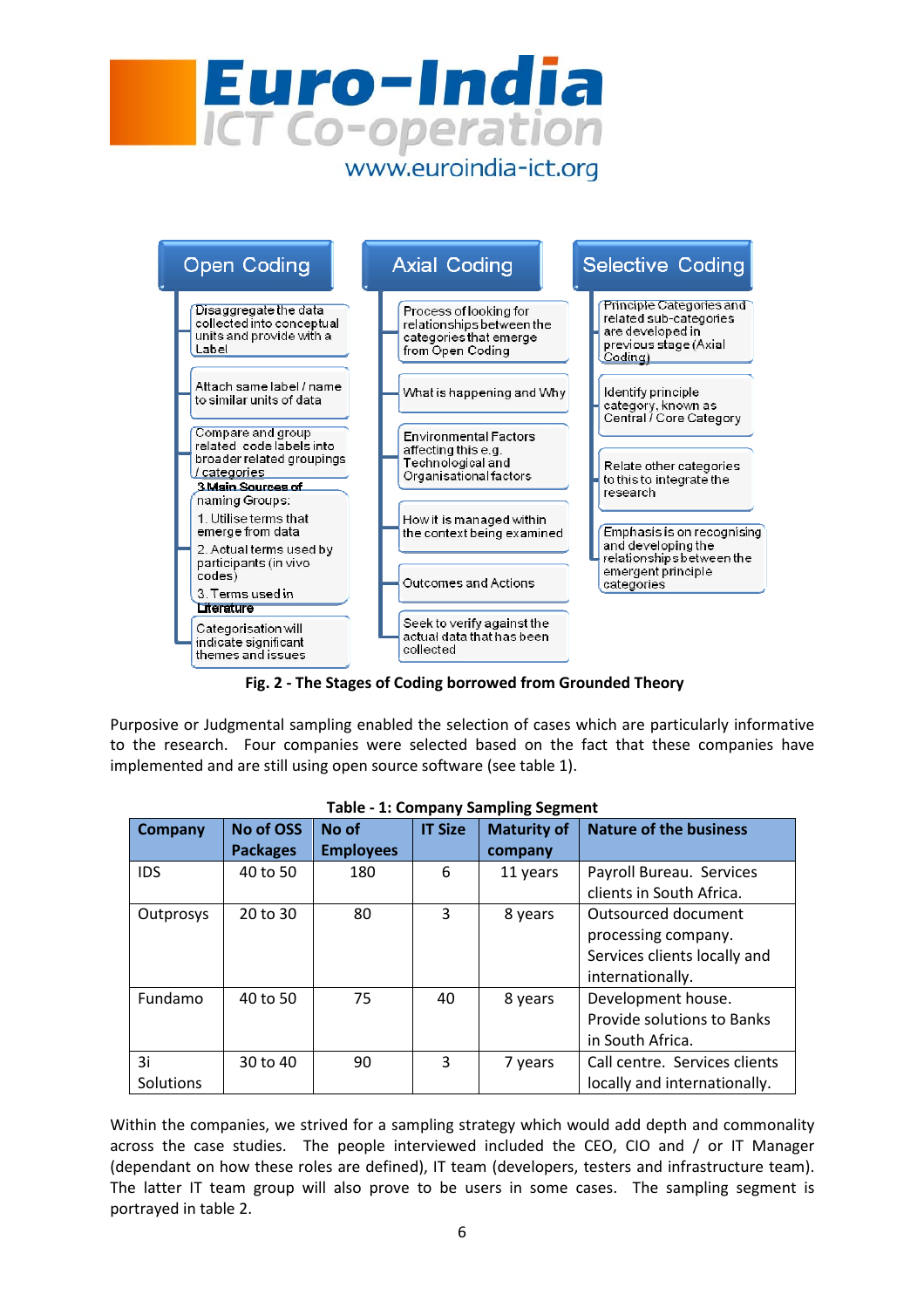

#### Table- 2: People Sampling Segment

| <b>OSS</b>              | <b>Position</b>            | <b>Examples of OSS packages used</b>       |
|-------------------------|----------------------------|--------------------------------------------|
| <b>Experience</b>       |                            |                                            |
| $1\%$ years             | Developer                  | Python; Jasper (reporting); MySQL and      |
| 7 years                 | Managing Director / CIO    | PostgreSQL; Sunglass Fish; Eclipse; ANT;   |
| 8 years                 | <b>Solutions Architect</b> | Apache; Subversion ; Trac (source code);   |
| 4 1/ <sub>2</sub> years | CIO (Exco)                 | Thunderbird; Mozilla Firefox; Linux ; JIRA |
| 7 years                 | Developer                  | (open source bug tracking system); Hyperic |
| 7 years                 | Developer                  | (monitoring system).                       |
| 7 years                 | <b>IT Manager</b>          |                                            |
| 5 years                 | <b>Managing Director</b>   |                                            |
| 4 years                 | <b>Managing Director</b>   |                                            |

It should be noted that the OSS experience does not reflect the overall OSS experience of the employee, but the number of years of OSS experience within their current roles. Many of these people have had prior OSS experience within other organisations or have had personal OSS experience.

#### Findings of the Study

#### Technology Factors

#### Access to Source Code

Consistently companies do not modify the source code. Across the board companies feel that they are more self reliant through access to the source code. This is evident in several areas. It is a mitigating factor in response to a lack of documentation. In addition their dependence on external parties is decreased by access to source code…by looking at the source code "we can fix an obscure bug ourselves".

With regards tailoring the code to meet an organisational need by adding features not provided for or improving on existing features there was only one reported case "Added functionality that did not exist in application.

Generally the respondents were loath to change the source code because of skill "don't want to mess with a working piece of code". There seems to be a bit of fear around the modification of source code. "No…couple of times with python source code, when it does not work the way you want it to, tweak it slightly….I am not daring enough to modify greatly". "It depends on the code. Which language it was written in and how complicated it is. If it can be changed, it will be changed".

The attitude seems to be closely correlated to skill set…the more hard core "I am an open source advocate", the more exposed (in years) and the greater the skill set, the less afraid the person is of modification. This does relate to attitude because high skill sets in other companies that are quite equipped to modify source code but are quite impartial to OSS do not modify.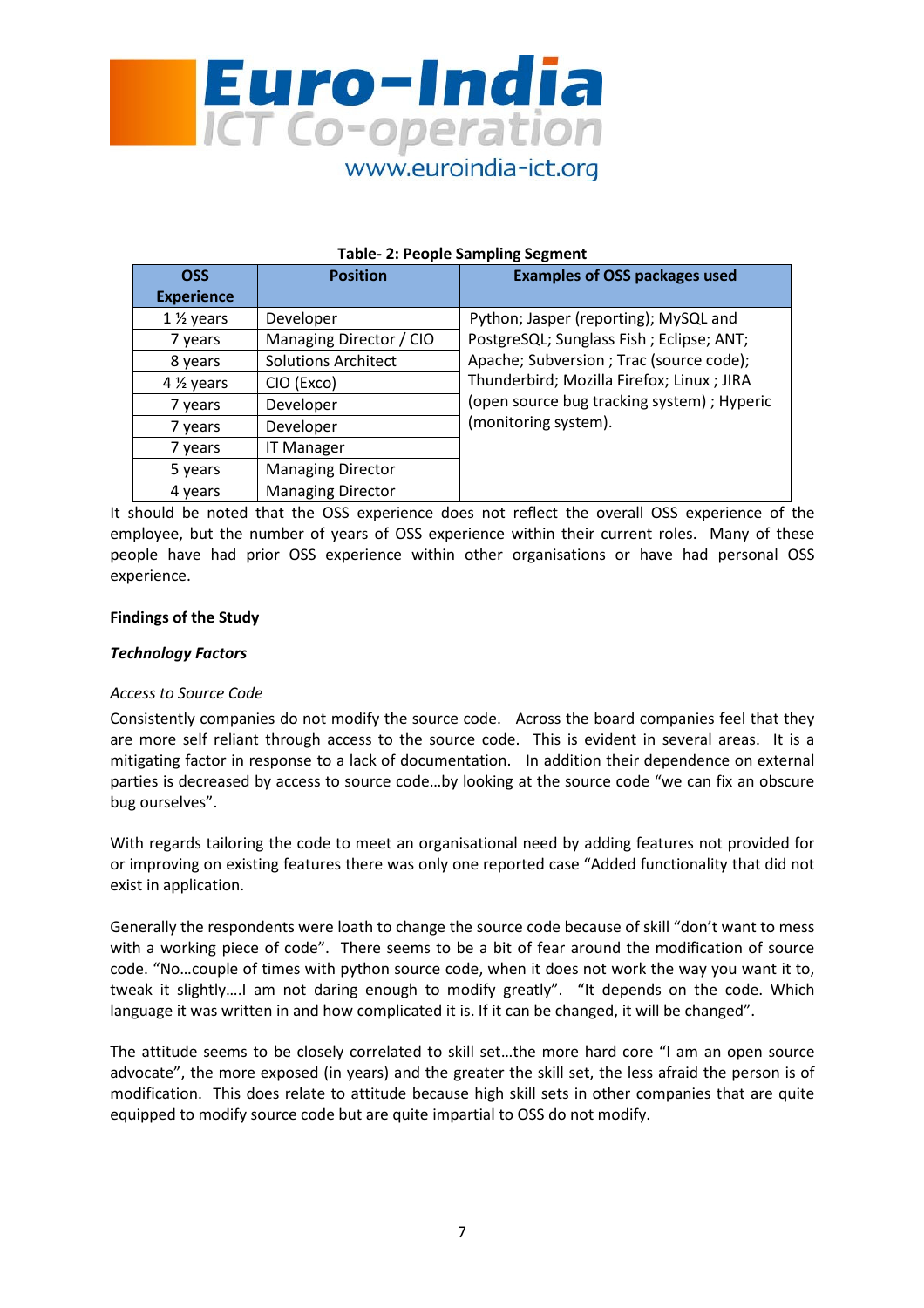

### Forking / Loss of Commonality

There was only one case reported. "The project had stopped because they started up an equivalent project so they had stopped contributing the project and we were using the older one and it was difficult for us to sort it out. The community was still working on it but on a later version". The net effect was that "We had to change source code".

In response to the additional question about incorrect choice the respondent replied "for all OSS components that we plug into our system we make sure we interface to them in a standalone patch with something else. We try not to have stuff running right through our system unless we know. We patch with a piece of glue e.g. login package log for J from Apache , we don't call it directly, we call a Java standard framework through standard API's, which by default already have the glue and therefore we don't change the code, we merely have to change the glue. We architect our systems in such a way that we limit the impact of having to swop software e.g. there may be a licensing issue and you have to take it out immediately…then we are in a position to take it out quickly".

Generally companies do not experience a loss of commonality. "In our experience e.g. Linux packages, the good ones are pulled into other distributions…it forks but it comes back together again. Or rather the ones that survive come back together again. It may have spawned 10 diff forks but the other two have been adopted , 8 fall by the wayside…it's a stage, a phase it goes through. The net effect is that "at that stage where there are 10 different options it is very difficult to make a choice. Choosing the right option becomes difficult. You need to wait until later when it looks like 2 are leading the way… then the choice becomes easier".

#### **Complexity**

Consistently OSS does have a degree of difficulty in terms of utilization and understanding the adopted technology. "Configuration and fit to applications or infrastructure…to slot in any piece of software that someone else has written you need to understand how to call it and how it will fit into your system – often that piece of glue that you need to write is tricky."

"Complexity is added where three quarters of the software uses the same utilities but there are different versions…which version you use". "Finding out how it works is difficult. I struggled to use Pentaho, I learnt how to use it and that has made the difference". "Most Open Source tools allow you to configure things to your needs" "Complexity always influences the adoption process, be it Closed or Open software".

Complexity for OSS is generally mitigated by trialability, the support available in the OSS community and the general attitudes of the developers…" They make it work because they want it to work".

#### Cost

Organisations can download software free of charge from the internet and there are no license fees attached to the software (Russo, Zuliani & Succi, 2003). Direct cost savings can be gleamed from cheap or free software while indirect cost savings are derived from lower hardware requirements and nonexistent upgrade fees (Holck, et al., 2004). Table 3 presents the literature on the cost model as proposed by Guliani & Woods (2005) and its findings.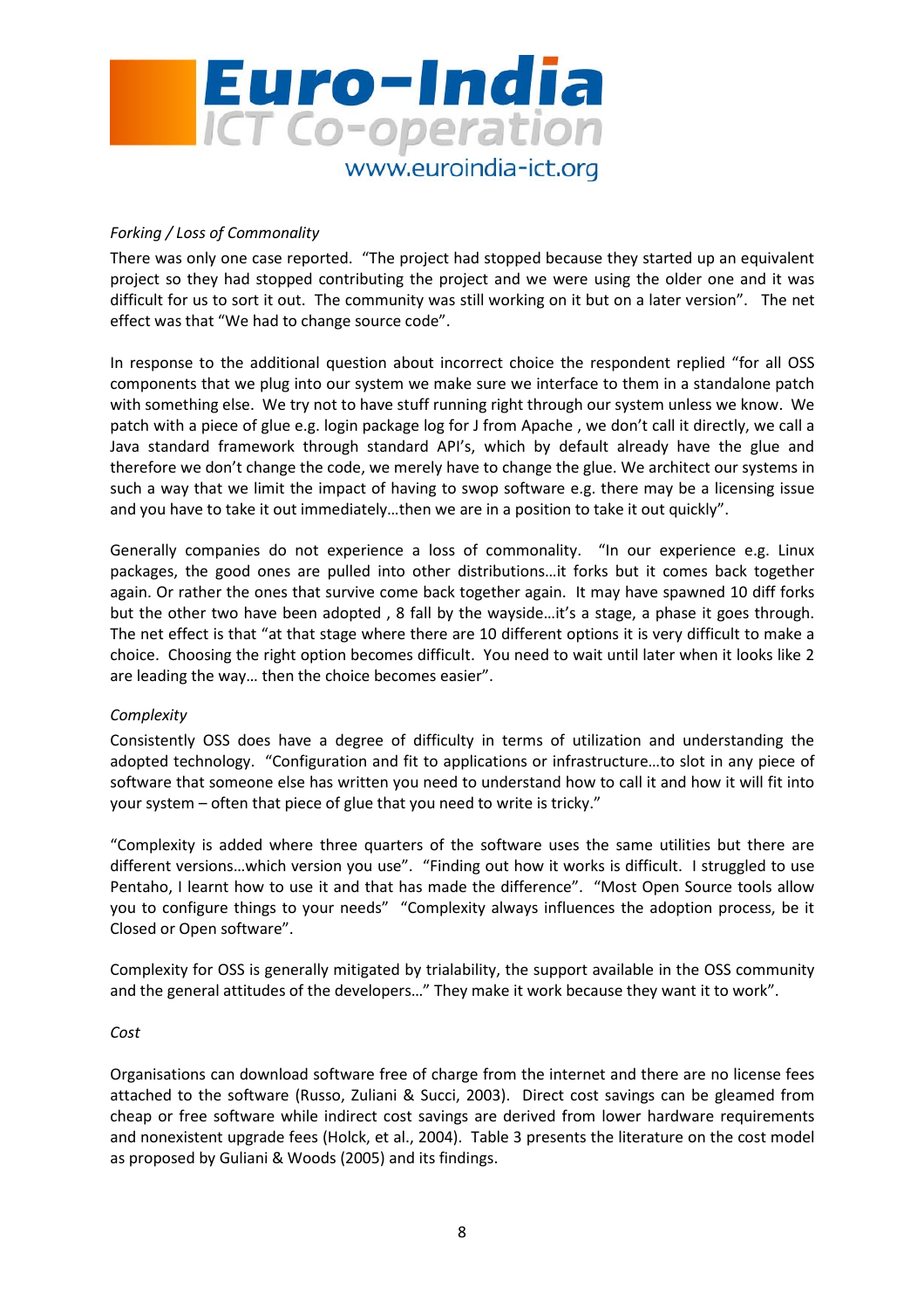

#### Table 3. Literature on the Cost Model (Guliani & Woods, 2005) and the Cost Findings

| <b>Type</b>          | <b>Literature on Open</b>  | <b>Literature on Commercial</b> | <b>Findings</b>                                               |
|----------------------|----------------------------|---------------------------------|---------------------------------------------------------------|
|                      | <b>Source</b>              |                                 |                                                               |
| <b>Evaluation</b>    | • More time                | . Pushed by vendors who         | • The Cost of downloading and playing in terms of resources   |
| Cost                 | cumbersome than            | produce white papers,           | and money is generally not measured outright. "I don't        |
|                      | commercial                 | marketing materials,            | know as it has never been measured"                           |
|                      | • Onus on company to       | conferences, proof of           | • "they (vendors) will show me - I prefer to buy than to be   |
|                      | evaluate                   | concept                         | sold to because anybody that is coming to sell me             |
|                      | • To really understand     | · commercial software           | something, as got a vested interest in me taking the          |
|                      | what an open source        | evaluation might take           | product, it's a commercial thing to them. They want me to     |
|                      | project can do, an IT      | place with the sales staff or   | take the product, whether the product fits into our needs,    |
|                      | department must            | with IT managers who            | or not. But at the end of the day, they can show me 50        |
|                      | install it and play with   | screen the products,            | million demo's, I still need to evaluate the product on my    |
|                      | it which requires time     | bringing in the architects      | own".                                                         |
|                      | and different resources    | or developers later only if     | • "I Spent a good while looking at the tool and when using    |
|                      | • developers and           | the product looks               | my salary to measure justification it is still cheaper versus |
|                      | architects take the lead   | promising                       | licensing and having a consultant".                           |
|                      | • cost of creating a trial | • Cost include:                 | • "Chasing after OSS solutions are more cost effective".      |
|                      | installation               | ○ Negotiation of a trial        | • "Time spent to understand / evaluate / how to use and       |
|                      | • cost of learning the     | license that might have         | training on both OSS and proprietary - may be quicker         |
|                      | software to play           | a time limit                    | with proprietary".                                            |
|                      | around with it and         | o Payment of service fees       | • "Evaluation costs the same- must do due diligence on        |
|                      | understand its             | to support the trial            | both. For this OSS is quicker because you get answers         |
|                      | functionality to           | installation                    | faster than having to contact vendor or having techie         |
|                      | determine if it can        | $\circ$ Training                | investigate".                                                 |
|                      | meet the company's         | o Trial licenses for            | • "OSS more expensive that proprietaryno, I don't think       |
|                      | requirements               | additional related              | there is a difference. I don't think it is true".             |
|                      | • It does remove a         | software                        | • "Switching Costs: the utilisation of OSS has been gradual   |
|                      | significant amount of      |                                 | and as such we saved costs because the licensing costs        |
|                      | risk from the process      |                                 | attached to the proprietary software that we have             |
|                      | • result in a deeper       |                                 | decommissioned have fallen considerably"                      |
|                      | understanding of both      |                                 | • "learning costs: we hire external consultants, but we have  |
|                      | the software and the       |                                 | to do that if we use proprietary because we build software    |
|                      | requirements               |                                 | therefore we put in smaller pieces of OSS"                    |
| License and          | • no maintenance fee for   | License and maintenance         | • "Hyperic monitoring system. We bought the OSS one and       |
| Maintenance          | open source upgrades       | fees for commercial             | the cost was similar to proprietary solution. You still need  |
| Costs                | • subscription fees for    | products can range from as      | support because you end up having to deal support             |
|                      | Linux distributions        | low as a few percentage         | yourself internally".                                         |
|                      | • licensing fees for       | points to as much as 20         | • "Can I correct some of the statements. For example: Open    |
|                      | documentation              | points or more of the total     | Source apps is more time cumbersome than commercial. I        |
|                      |                            | solution                        | find this to be a general conception with people spending     |
| Installation         | • Time consuming (cost     |                                 | 10 years working on MS Windows and then complain that         |
| and                  | inherent in the            |                                 | OSS is too difficult after one week of using it. They are not |
| Configuration        | resources and              |                                 | the same and you cannot compare experience in one to          |
| Costs                | opportunity cost)          |                                 | experience in the other."                                     |
|                      | • Configuring the          |                                 | • "Configuring the software takes longer in OSS?ask that      |
|                      | software generally         |                                 | question to a SAP user with a consultant at R3000 an hour     |
|                      | takes longer for Open      |                                 | and 3 years later they still have the consultant on site".    |
|                      | source                     |                                 | • "Configuring the software generally takes longer for Open   |
| Integration          | The cost of                | The need and degree of          | source because the configuration is usually in a text file    |
| and                  | customization to           | customization is less           | which must be edited by hand".                                |
| <b>Customisation</b> | extending the software     |                                 | • "TCOI've heard that argument to death already". The         |
| Costs                | to meet requirements       |                                 | defensiveness stems from what they perceive to be             |
| <b>Operations</b>    | Licensing Fees Not         | Licensing fees required for:    | "untruths are being told about OSS costs" and that they       |
| and Support          | Applicable                 | • Creating a development        | are tired of these constantly being perpetuated as a truth.   |
| Costs                |                            | environment on each             | • "Depending on the administrators skills. Cannot throw a     |
|                      |                            | developer's workstation         | Windows administrator infront of a nix box and expect         |
|                      |                            | • Creating a test               | him to be able to do evaluation like a skilled nix            |
|                      |                            | environment or a staging        | administrator".                                               |
|                      |                            | environment                     | • "Installation of software in our standard software repo     |
|                      |                            | • Adding servers for            | (currently 18733 packages) takes under 20 seconds on          |
|                      |                            | scalability                     | average. Open Documentation and HowTo's in the form of        |
|                      |                            | • Adding servers for disaster   | Wikis, mean that anyone that solved a problem, shares it      |
|                      |                            | recovery or for a hot           | with the community. Documentation grows faster when           |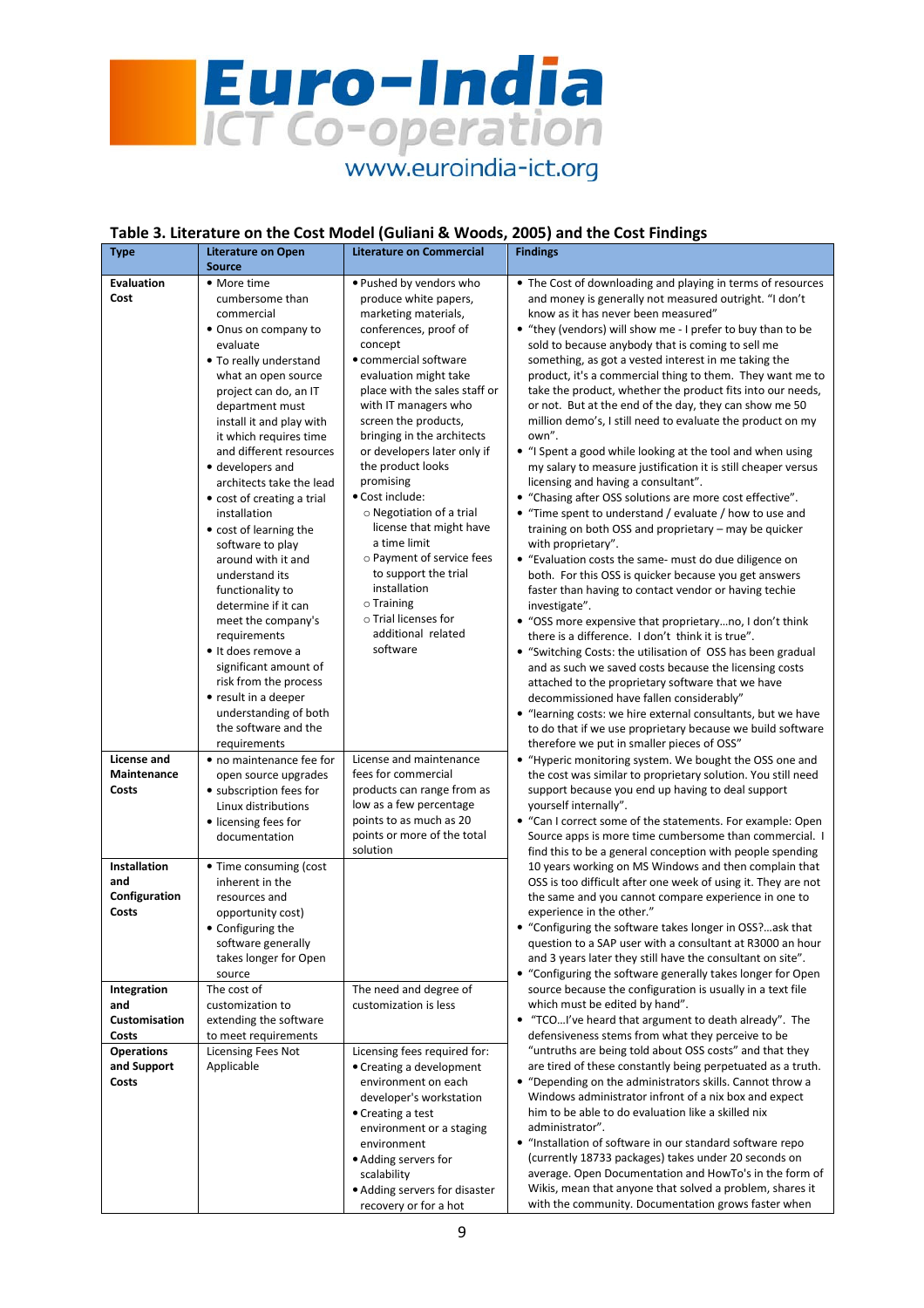

#### backup site open". • "Evaluation ourselves result in a deeper understanding of both the software and the requirements. Who do you trust most on software evaluation? You local IT ninja or Sales rep". • "Installation is a non issue. New server installation less than 10minutes. Additional software less than 20 secs per package. Doing trail runs and installations, this is a huge benefit". • "The cost of customization to extending the software to meet requirements is higher for OSS. The point here is, you can customise. Closed software usually does not allow customization of their software. If they do, it is limited to what they approve of, taking control away from the client". The Cost of Narrowness Burden is on the IT department to develop or find the skills to evaluate, install, configure, operate, and support the software Burdens can take less time and cost more money The choice of possibilities is narrower and is limited to the common needs of the marketplace the vendor should support Switching Cost Transitory transaction costs • Learning Costs • Contractual Costs

#### Reliability

Across the board the most salient factor regarding OSS is it is "very reliable". Reliability is also a major factor in turning people around from skepticism to converts "Skepticism overcome by the fact that this was a reliable piece of software"

#### **Security**

The general perception and view of OSS community are that these people are extremely hard working to the point of near extremists…generally we found that the trust level companies have is incredibly high with regards security because of experience with the software and because of the development life cycle.

#### **Compatibility**

Compatibility is the extent to which the new technology can co-exist with existing technology such as legacy systems. Compatibility is not an issue for OSS "a very famous trick of Microsoft which they've just done this year again, as they normally do, is we no longer support XP, we no longer support Windows 2000, and they force you to upgrade if you want the support. That never happens in the Open Source Community" "There are still people using Linux (Santos) 3 which we used about, I don't know, the last time I used Santos 3, was probably about five years ago, six years ago and it's never out of date. It's always out there and there's always someone in the world that's using it and you can always access it, it's free and you can download it whenever you want to. Nobody says to stop using this now." "In most cases we can swop out it (incompatible components) fairly quickly to replace them".

#### **Trialability**

Trialability enables the organisation to learn and to understand the functionality of the software and they will not adopt in the absence of trialability. "Trialability is a major factor, always in top list when looking…". The nice thing about OSS is that one can have a trial run of software without any restrictions. Most closed application trials cripple the software in some way.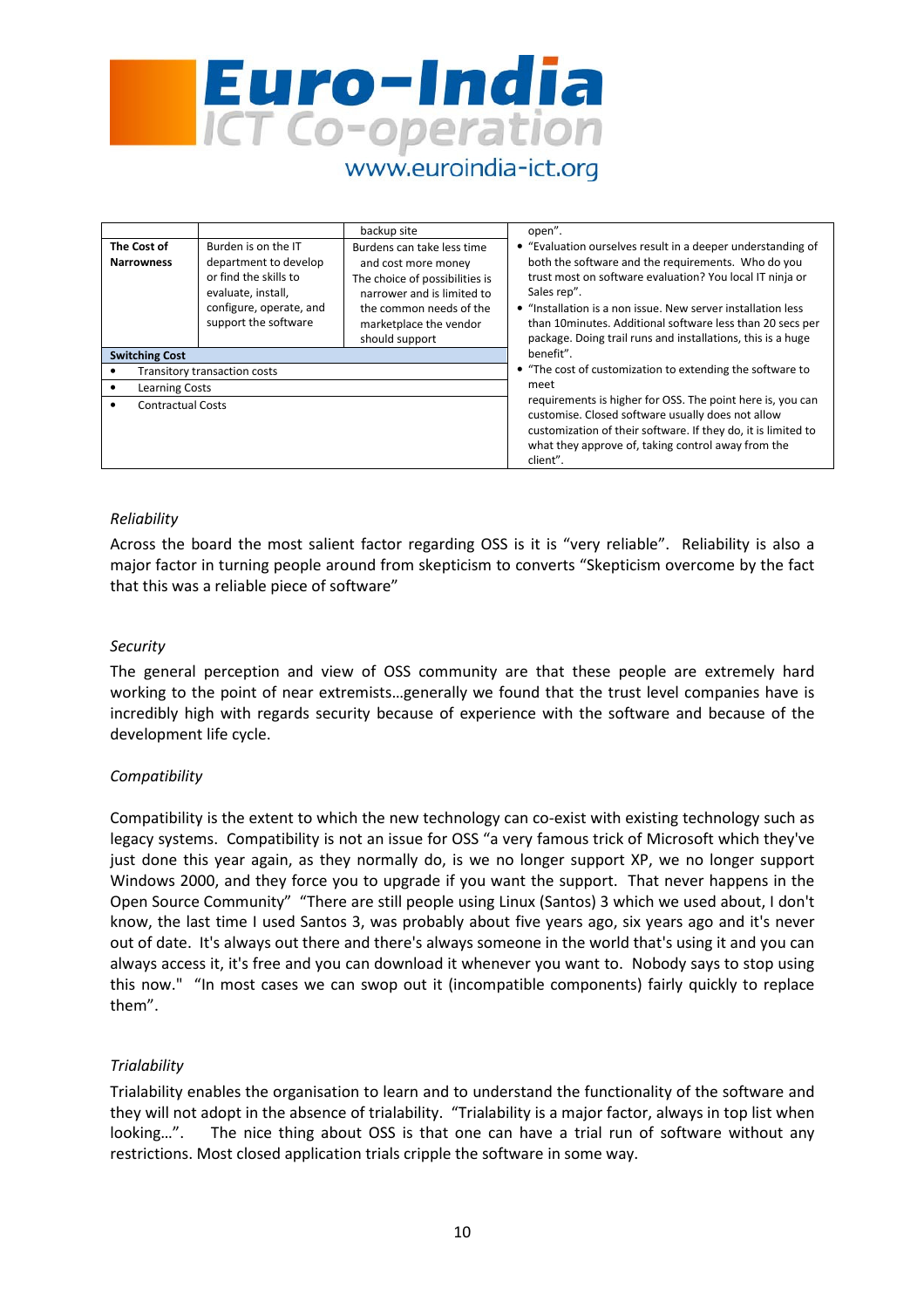

OSS is inaccessible to companies because vendors and resellers of open source do not have a significant or established presence in Africa (SA) and because the internet is subject to unreliable connections coupled with the high cost of the internet…"Full free versions are not an issue", even when taken in the context of internet access and stability. No companies reported any accessibility concerns "The problem in accessing OSS extends only to how difficult is it to access the internet…since all companies have access to the internet this is a non entity". "If the software is included in our distribution repository, it is as trivial as a single install. Else it is a matter of downloading the package from the developers' site. All OSS is the full and free version".

#### **Observability**

Observability does not seem to impact the organisation to adopt or not to adopt because most of the OSS is not GUI related or using desktop applications. "business (users) will give me their input, but adoption is my call…" "We standardized on thunderbird….we don't use outlook – after initial moaning by the users because it does not look like outlook, they became used to it. It (the software) does what it is supposed to do. If it does more great, but only if it does less then it becomes problematic. We converted everybody whether they wanted to or not".

#### Open Source Maturity Model Matrix

Companies should be vigilant in identifying projects that have been dormant and that have not been updated for years (Guliani & Woods, 2005) and projects that have been registered but have been abandoned (Comino, et al., 2007). The factors indicative of this are forums portraying little or no interaction amongst developers, having recorded no bugs, patches or feature requests since their registration. (Comino, Manenti & Parisi, 2007).

The open source maturity model matrix is presented in Table 4.

| <b>Maturity Criteria</b>        | <b>Findings</b>                                                                 |
|---------------------------------|---------------------------------------------------------------------------------|
| Age: OSS efforts that are just  | "Sometimes we adopt OSS in version 6 sometime we adopt when the                 |
| getting underway are risky for  | software is in Beta release but you already know in that stage that it is going |
| enterprises                     | to have a big impact in the future - how? On how many people are using it       |
|                                 | and are happy with the way it works and the way it is documented Version        |
|                                 | numbers are not reliable, not a good indication of how mature it is because     |
|                                 | some release a new version every month and some release every year"             |
| <b>Multiple Supported</b>       | "Commercial software that does not run on an OSS platform gets a                |
| <b>Platforms: Products that</b> | lower priority".                                                                |
| work on both Windows and        |                                                                                 |
| Unix are more desirable         |                                                                                 |
| <b>Momentum:</b> This is key to | "Adoption is driven by all other factors – what the support like / how well is  |
| helping separate vital          | the code written / ease of use is good / how quickly is the code                |
| products from ones that are     | fixedadoption is the outcome of these factors".                                 |
| withering.                      |                                                                                 |
| <b>Popularity: Popular OSS</b>  | "If the same name pops up then we investigate – recurring name makes us         |
| products are well tested and    | take a deeper look                                                              |
| therefore more mature. They     | "The most critical factor is what is its adoption around other companies. If    |
| are also likely to be           | adoption is high then you find documentation is good, ease of use is good.      |
| interoperable with a large      | Lots of stuff that have fallen by the wayside. Because I am making a choice I   |
| number of other products.       | generally do a lot of research on internet about the different ways to do the   |

|  | Table- 4: Open Source Maturity Model Matrix. (Guliani & Woods, 2005) and the Findings |  |  |  |
|--|---------------------------------------------------------------------------------------|--|--|--|
|--|---------------------------------------------------------------------------------------|--|--|--|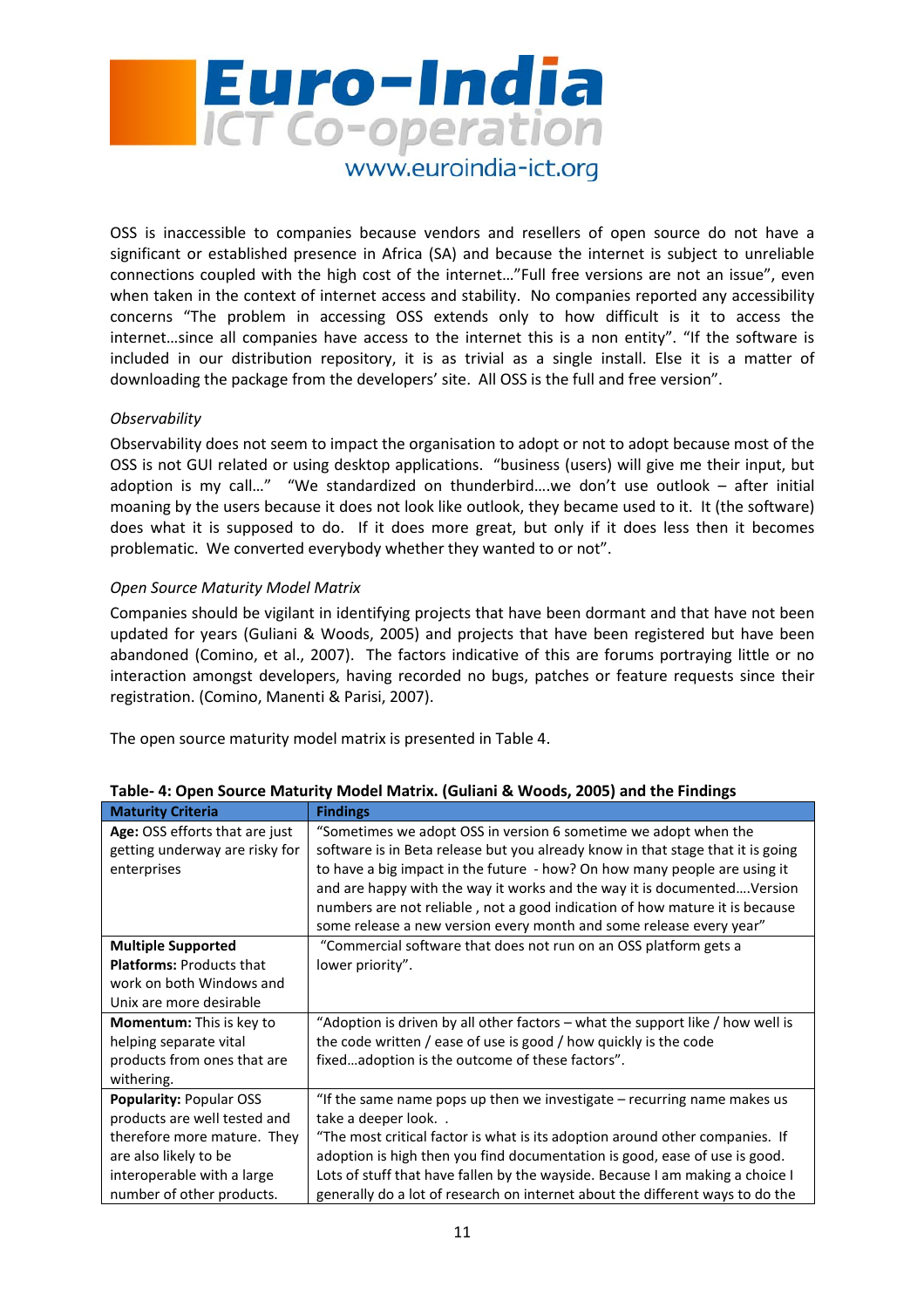

|                                          | thing we want to do".                                                         |
|------------------------------------------|-------------------------------------------------------------------------------|
| Design Quality: This criterion           | "All active development projects have a source browser on the web. Any        |
| is key to determining the                | person with interest can look at newly added code. Have a look at             |
| effort required to extend and            | sourceforge.net".                                                             |
| adapt the product for                    |                                                                               |
| enterprise use.                          |                                                                               |
| Setup Costs: Most products               | Consistently "Lack of documentation" cited across the companies. "Packages    |
| should require a setup effort            | are not detailed, some fantastic enterprise level documentation, but on       |
| of hours and days, not weeks             | average below what you would expect from a licensed piece of                  |
| and months                               | softwareand because you cannot get the support you have work it out           |
| <b>Usage Costs: This criterion is</b>    | yourself".                                                                    |
| often overlooked when                    | "Evaluated Pentahobecause of the lack of documentation we looked at           |
| evaluating a product                     | Jasperit worked the way we wanted it to - worked with package and ironed      |
|                                          | out kinks myselfworks best and most familiar - I evaluated the tool".         |
| End-user support: User                   | This factor features prominently in whether companies decide to adopt or      |
| community (forums, mailing               | not to adopt. "Maturity of OSS?  I search for write ups / reviews / peoples   |
| lists) and 3 <sup>rd</sup> party support | experiences etc."                                                             |
| are vital to a products success          | "Look at project history - features / releases / active user community /      |
|                                          | documentation / support requests. Momentumuser forumquality and               |
|                                          | design? Architecture documents to understand how it is put together. But      |
|                                          | does not influence adoption. Testing practices: Yes".                         |
| <b>Modularity</b>                        |                                                                               |
| <b>Collaboration with other</b>          | "Normally they have these architecture documents which help me find out       |
| products                                 | how it works"                                                                 |
| <b>Standards Compliance</b>              | "I check on upgrades for software. E.g. Jasper server - check constantly - if |
|                                          | there is a full release I download - check change logs to see what's added,   |
|                                          | User experience with softwarebug fixes etc."                                  |
| Developer support                        | "Critical". "Major factor". Please see point under OSS community becoming     |
|                                          | the vendor (Environment: Vendor Support).                                     |

#### Organisational Factors

#### Firm context

Generally companies can be classified as high IT intensity because they deploy systems of strategic importance and spend significant time evaluating new technologies. Consistently the companies were extremely knowledgeable about IT.

#### Centrality of IT

Across the board the centrality of IT to the business strategy is core to the willingness of the organisation to adopt open source in most of the cases. IT is very supportive of business strategy. Most of the company processes is automated. Without IT the company would not exists.

For SME's IT and the business have a symbiotic relationship. IT is central in putting the infrastructure in place to make the business viable, to the extent of looking at the cost of putting a solution in place which meets the business need.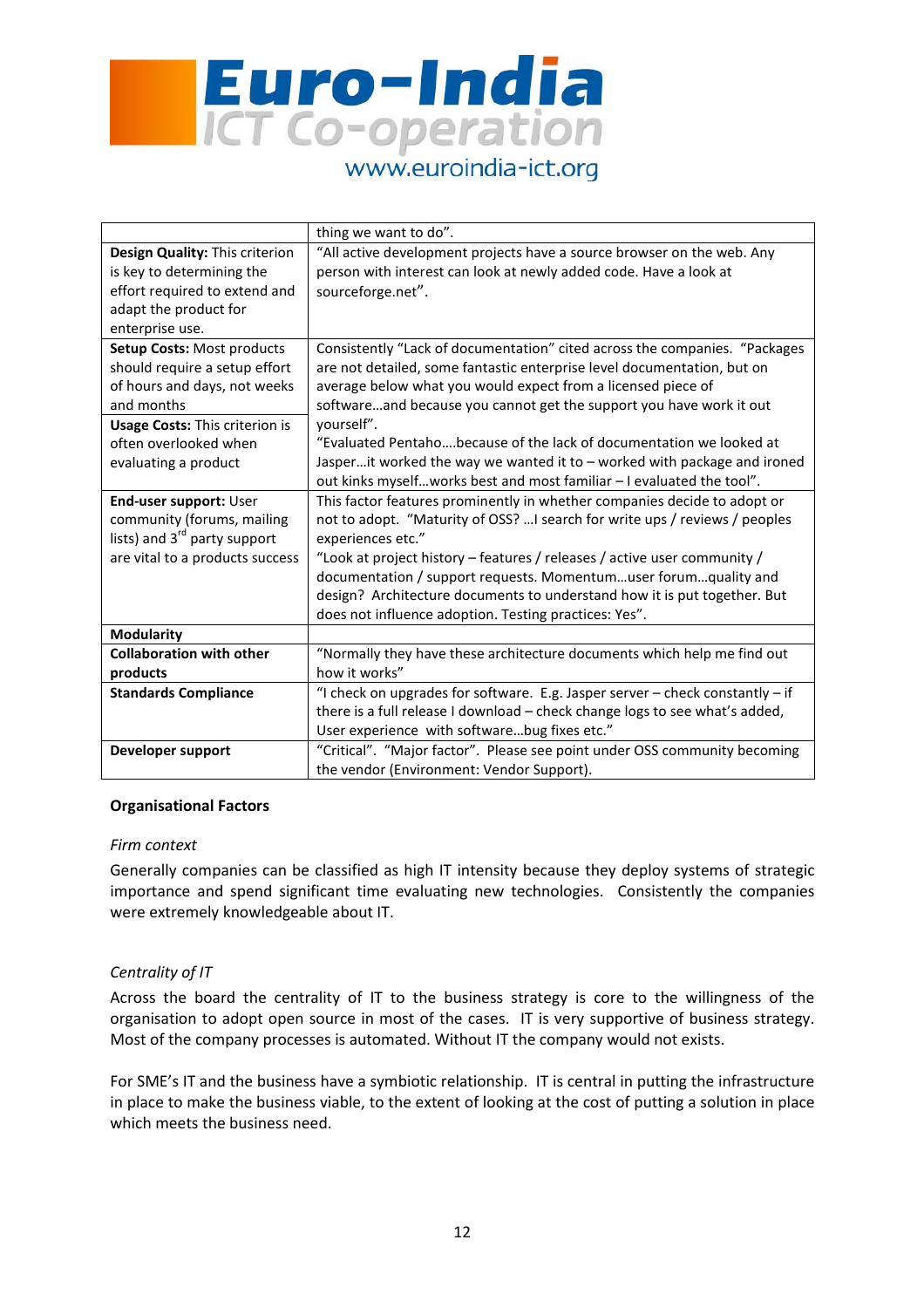

#### Open Source Attitudes

The general attitudes have gone from purely antagonistic pooh pooh it as the fringe elements using it – not used by a serious IT environment" to favourable, from skepticism to converts.

This ties on very closely with the change management process of managing the "deskilling from proprietary", where the older people with proprietary skill are a lot more resistant and skeptical.

Attitude of employees are influenced largely by the attitude of the leaders…and vice versa. Great enthusiasm and belief does play a role in how the "non converted" perceive OSS. Passion is an element we found consistently after people become OSS converts "Now my guys are all converts…one can't preach to the converted…they make it work because they want it to work".

#### Standards Attitudes

Standards attitudes relates to the differing opinions about the value of tight integration provided by proprietary vendors versus the choices provided by open standards. Generally, companies are more than happy with the proliferation of choice despite the problems.

#### Boundary Spanners

The definition of a boundary spanner is the presence of IT staff with open source experience which affects the decision to adopt. These resources often motivate for the adoption of open source (Kwan & West, 2004). Consistently the OSS skill has been acquired through a process of evolution, and thus in this definition we broaden the term to include resources that have been exposed to OSS (they have programming skill and experience in programming languages but may not necessarily have the OSS skill proficiency). "Company adoption of OSS is largely dependent on in-house IT development and expertise (Nepelski & Swaminathan, 2007), where the expertise in our definition is extended to development expertise regardless of whether it is OSS expertise or proprietary expertise.

The factor which is not quite boundary spanners within an organization, but influence, persuasion from a third party who has been exposed to OSS. Two of the companies were directly influenced by a third party with OSS exposure who changed the skepticism when demonstrating the reliability of OSS.

Consistent with literature "As institutions begin to explore open source projects and the communities which support them, they are likely to experience push-back from those new, unfamiliar, concerned, reluctant or even opposed to—not the products' functionality, features or usability—but open source software itself" (Masson, 2007). In relation to the reasons for the skepticism "people have this trend and we are brought up this way - one get what one pay for. If something is free it's worth nothing, its rubbish and that is not the case with open source and people tend to think that because it's free, its inferior".

#### Slack

The degree of available slack resources and cost is important to OSS adoption. Slack is important, but not so much because the company has the additional resources and finance to consider OSS solutions, but in terms of growing the skill base. The argument against slack resources is that the same applies to proprietary software, in that you still have to make resources available to test any new software.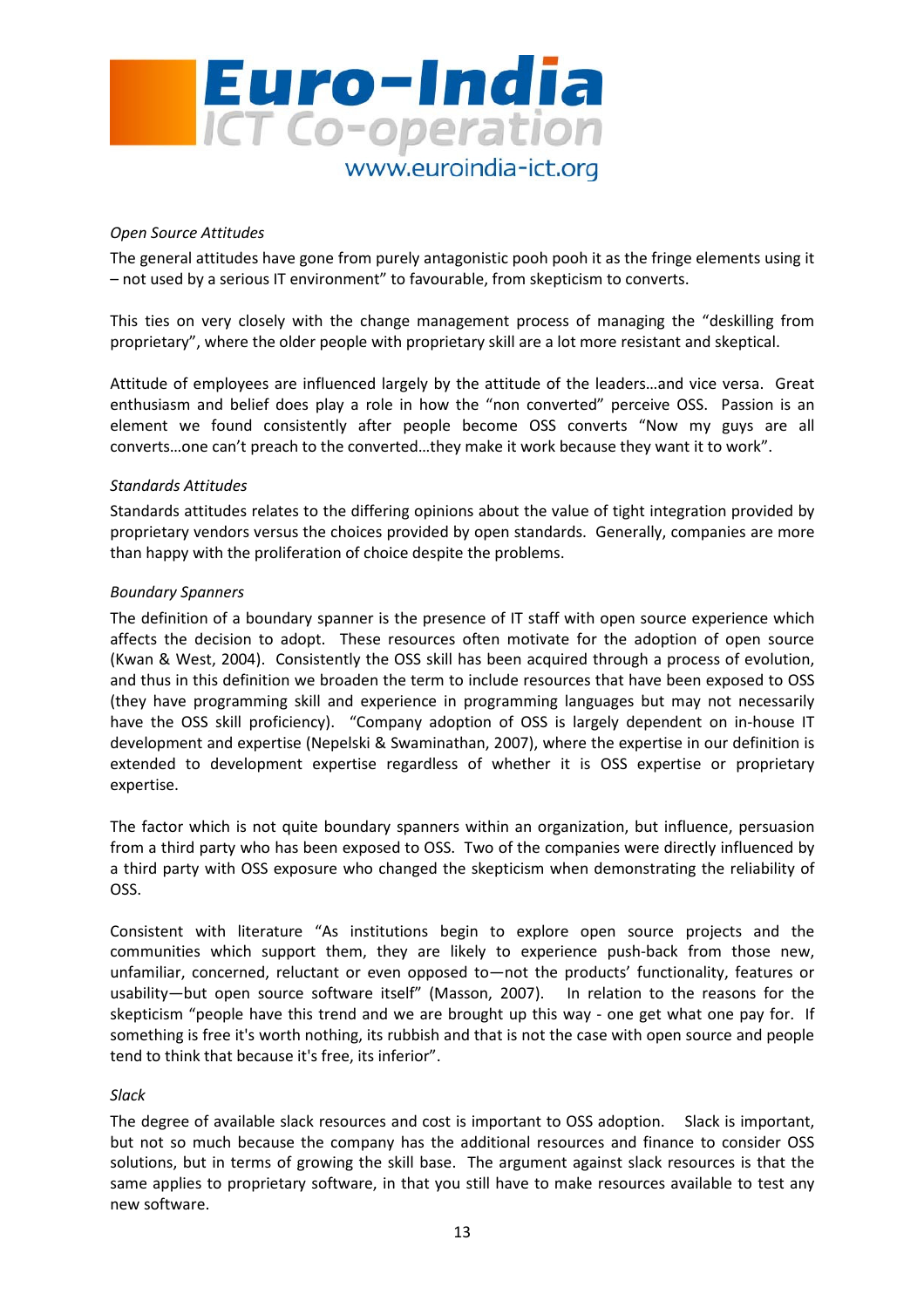

#### Environmental Factors

#### Vendor Support

The OSS community has become the vendor as companies rely more on the support of the OSS community. "In the absence of vendor I would not be swayed not adopt. Code is written by the OSS community, but they do maintain their products which is similar to vendor support. In this case then yes, it is very important. We want to know that the vendor (OSS community) is interested. If somebody has lost interest in this then it raises flags". "Vendor support is comforting if they give support on their own products.… Jaspersoft supports Jasper…"

Vendor support is less related to the services they offer and more with the buffer they offer in terms of fear of legal reprisals. "Vendor support is important because we use OSS a lot. From a legal point of view, if somebody contests some piece of code in an OSS package who takes the wrap for that? Currently our vendor Sun takes the wrap". "We are heavily tied to vendors because of our customers need to sue someone if it breaks". "We signed an agreement with Sun. OSS is the basis for a lot of their software, we explicitly stated in the license agreement that they cover legal ramifications arising from OSS".

#### OSS Support

Consistent with literature, Support is most commonly accessed via the OSS community and is always available. No case was reported with regards support which resulted in multiple conflicting answers with no one authoritative source. "Not really. There were a couple of answers with deviations... slight deviations …but the influence of moderators and administrators of the site and super users ensure that I get a standard answer…many approach the problem in same way and describe the fix in same way as well...." "I have always received decent answers...better than the vendor. Conflicting answers – no".

Support also comes in the form of bounties. "To put a bounty on something means if you have a problem like I want this piece of software developed, or if we don't have the time to figure out the solution ourselves, we simply put a system spec on internet. Accessed by enthusiasts all over the world and boom, you have a solution in your inbox…"

#### Competition Intensity

Competition intensity does not play a role in OSS adoption.

#### Firm Size

Contrary to the statement that scale effects creates barriers to OSS adoption for SMEs (Nepelski & Swaminathan, 2007) it has been consistently found that the benefits associated with OSS is realised by SME's as well. "We have gotten so much financially and in terms satisfaction using OSS…"

Contrary to literature suggesting that SME's are resource poor and therefore cannot keep up with the multitude of compatibility problems, variety of choice, reliability and future development uncertainties, SME's fair well.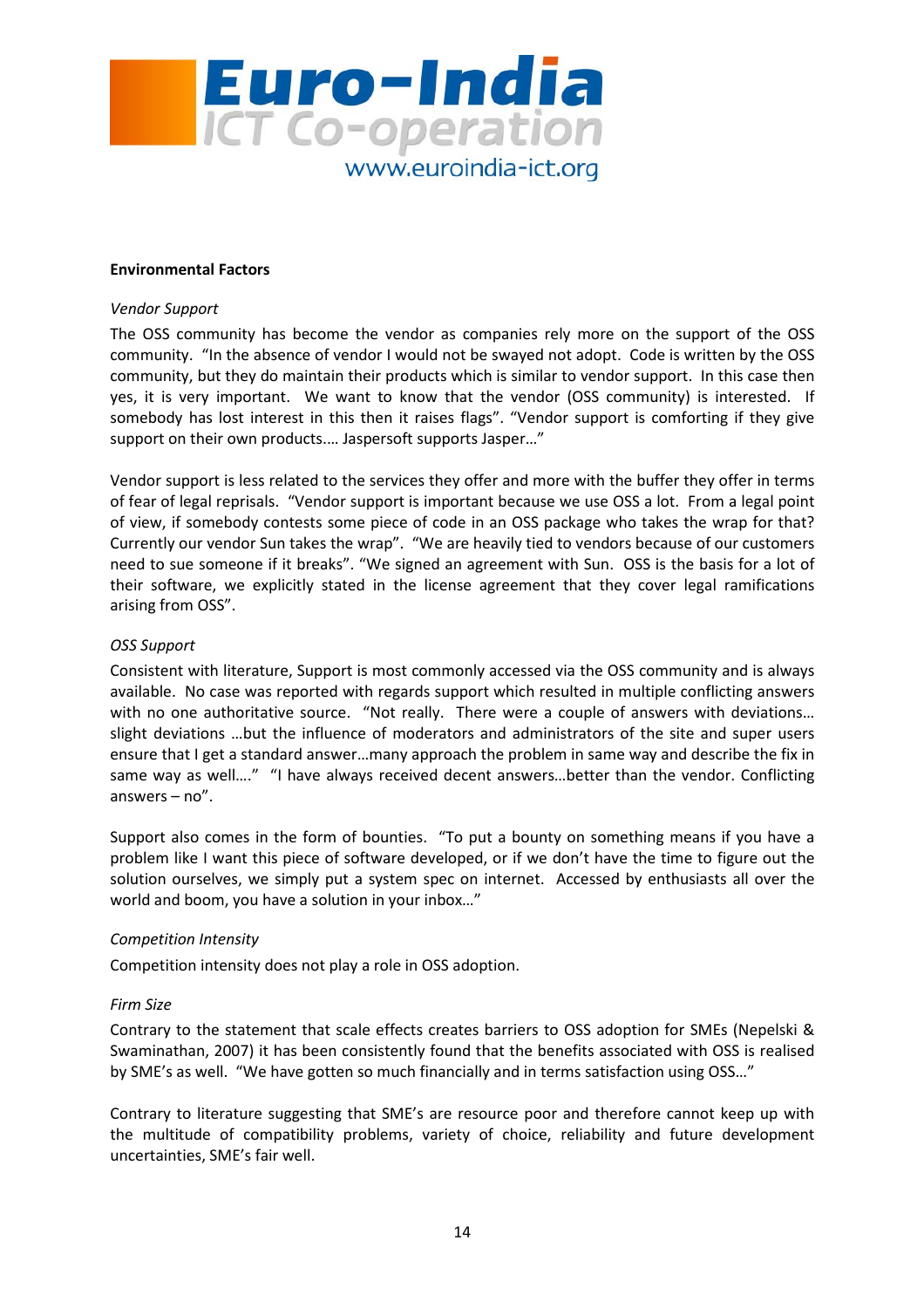

Maturity and firm size seems to be closely linked with OSS adoption. The opinions of these small / medium companies is that for them to adopt OSS (and change from a proprietary shop in some instances) is more viable than for big companies "e.g. Old Mutual where is becomes a virtually unrealistic task". Generally speaking, the answers are always in comparison to a big company. SME's do not struggle to keep up with the variety and rapid development of OSS version upgrades.

#### Technology Skills

Generally all companies experience problems when trying to fill existing vacancies "Getting resources into a company is difficult. We are actively recruiting people but it's a problem". But there seems to be a general trend in terms of companies "living with the staff shortage". Because companies are aware of the skill shortage they tend to look after their current employees quite well and thus poaching becomes difficult because the companies try to poach from also aware of the skill shortage and thus also look well after their employees.

In terms of openness to OSS, new younger people are more eager to learn and explore and consider it quite a challenge whereas the older guys are problematic i.e. "You will rarely employ an older person skilled in proprietary software to join and OSS shop because they are less willing to make that move".

The availability of external skills (labour market or from contracting resources from IT services companies) is not a huge dependency. The reliance on skill comes from the OSS community "OSS has lots of guys from all over the world…lots more skill than any company could employ…" "We contract outsourcing companies to make up the difference".

No one company determined if they possessed the prerequisite skills for OSS implementation and deployment. The skill Gap is closed by a process, as the adoption of new OSS technologies grew the skill set matured and evolved in parallel and closed the gap. The gap between required skills and what the company has is mitigated by networking.

This is aided by the exposure of more technically inclined users to the mechanisms of the code and has resulted in a transfer of ICT skills. Consistently companies report that skills are enhanced by exposure to source code. "The developers in the OSS community follow very good development coding standards, there is uniformity in the way they name variables, the way they design things etc.…this is good for my learning".

#### Legitimacy

Legitimacy is bestowed on OSS by big companies, but this seems to be post adoption..."once you to start using it, you discover, 'But people like Nashua are using it and AT&T (Bell), you know, Nokia are using it, Toyota are using it.

The legitimacy is also in the realm of credibility of certain components…these big companies must have put the software through its paces, must have tested it rigorously "Otherwise one have to put it through its paces by oneself" and because of this it is ok to use it.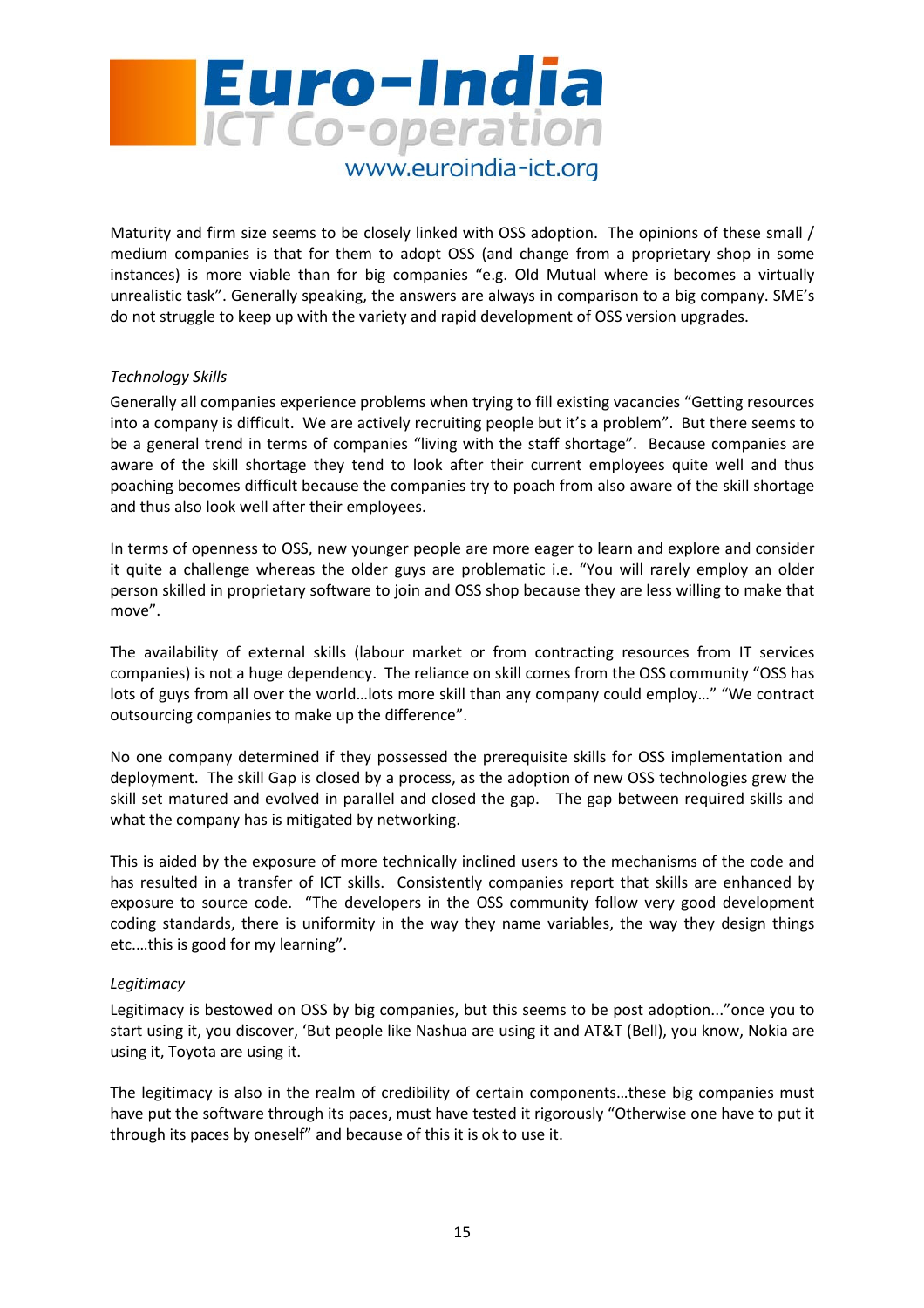

#### Political Splintering

Companies are generally aware of political splintering, but it does not affect adoption one way or the other. The core issue is the best solution which will meet their needs. "No…it raises no flags. Political splintering among the leaders of OSS causes fragmentation in its membership e.g. there currently exists serious fracture amid parties who have faith in "free" software and parties who accept "open" software as true (Glass, 2004). "Free software, propagated by Richard Stallman and the FSF, requires reciprocity i.e. those who incorporate its source code into a derivative product must license the whole product as Free Software. Open Source, propagated by Linus Torvalds and Eric Raymond, does not require reciprocity (Gopalakrishnan, 2006). This fragmentation is further evident in the distribution divides on lines of commercial as opposed to free, server versus desktop and regional requirements (Wolfe, 2008). This splintering could affect the adoption of software in so far as it could influence employees in companies that have a firm conviction in open source.

#### Availability

SME's (small-to-medium-sized enterprises) globally can gain benefit from the pioneering OSS model to generate new business opportunities (Fitzgerald & Kenny, 2003) but adoption is hampered by availability. Vendors and resellers of open source do not have a significant or established presence in Africa, an while the software is available for download from the internet unreliable connections and the high cost of the internet in developing countries encumbers usage and incurs higher costs to download software from the Internet (Bruggink, 2003).

#### Additional Factors

#### Levels of OSS Engagement

Theunissen, Boake & Kourie (2004) suggest four levels of OSS engagement by adopting companies as depicted in table 5.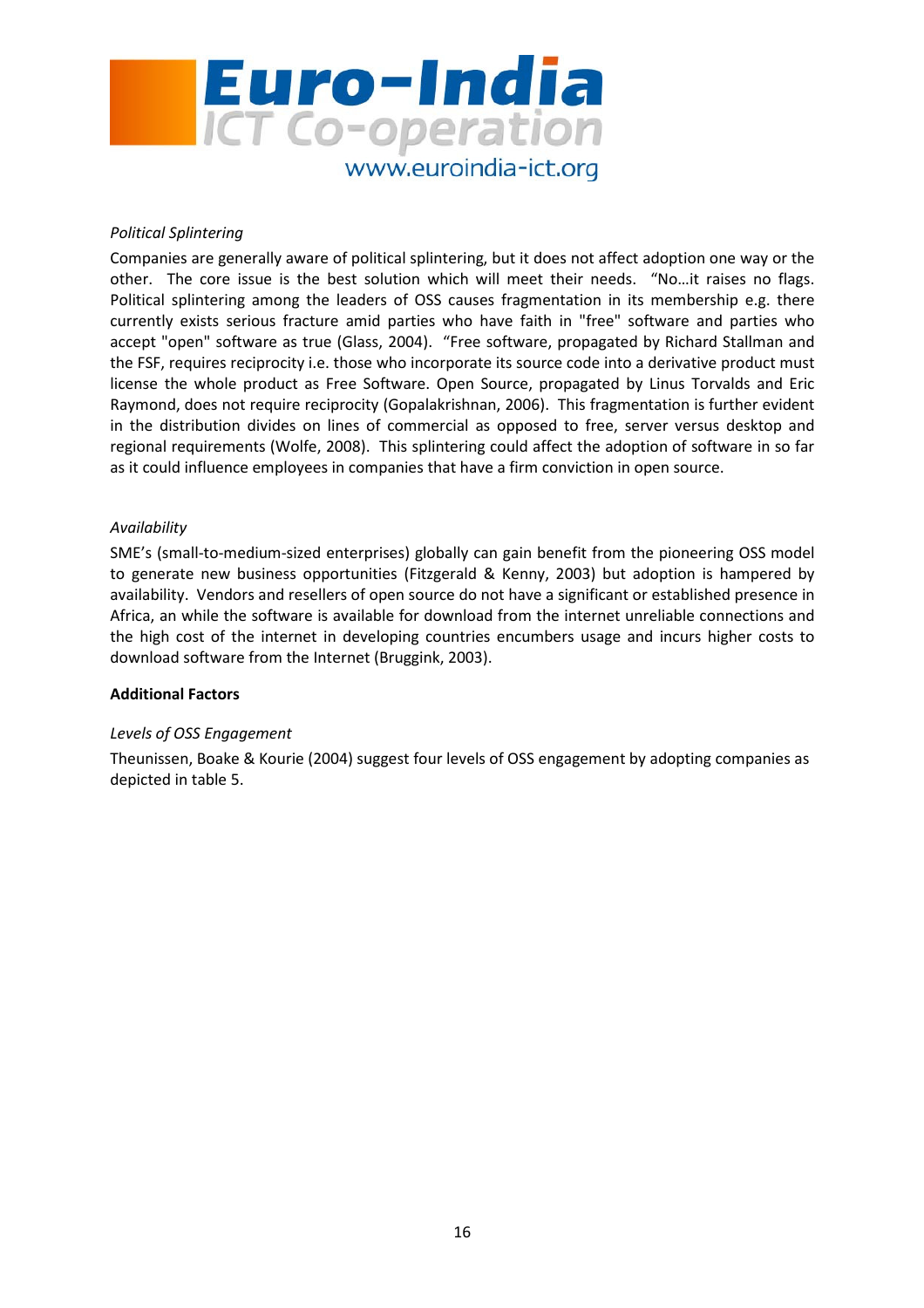

|                | Table 5: Levels OSS of Engagement (based on Theunissen, Boake, & Kourie, 2004)    |                                                                                                                                                                                                                                                                                                                                                                                                                                                                              |  |  |
|----------------|-----------------------------------------------------------------------------------|------------------------------------------------------------------------------------------------------------------------------------------------------------------------------------------------------------------------------------------------------------------------------------------------------------------------------------------------------------------------------------------------------------------------------------------------------------------------------|--|--|
| <b>Level</b>   | <b>Description</b>                                                                | <b>Definition</b>                                                                                                                                                                                                                                                                                                                                                                                                                                                            |  |  |
| 1              | Simply using a product                                                            | The OSS product is downloaded in either source or binary form<br>and companies use it to fulfill a need. The expenditure of<br>resources is little.<br>Registration as a user of the product is done to indicate support<br>for the product. The primary benefit is the low investment<br>required to acquire software solutions that address a need.                                                                                                                        |  |  |
| $\overline{2}$ | Modifying a product<br>without sharing the<br>modifications                       | Company takes an OSS product and customises it to suite their<br>specific needs. The contributions (changes) are kept internally<br>and not contributed back to the OSS community. The reasons for<br>not contributing back may be that the modifications include<br>royalty and/or patent regulated elements.<br>At this level, the degree of resource investment increases in<br>proportion to the extent of internally made modifications to the<br>original OSS product. |  |  |
| 3              | Modifying a product<br>and contributing the<br>changes back into the<br>community | The company acquires the product and makes changes or fixes<br>problems to suit a particular need. These changes are integrated<br>back into the original project and the changes are made available<br>to the OSS community. The resource expenditure varies in<br>proportion to the extent of the contribution.                                                                                                                                                            |  |  |
| 4              | Initiating and/or<br>managing an OSS<br>project                                   | Significant resources invested into an OSS project. Participation<br>becomes necessary when no one else is willing or able to address<br>a need and/or when the company is the leader in the project's<br>solution domain. The most noteworthy benefit is the ability to<br>steer (at least to some extent) the direction of the project. E.g.<br>Netscape's initiative in undertaking the Mozilla project and<br>Pingtel's initiative with SIPfoundry.                      |  |  |

Consistently it would seem that the levels of engagement for SME's run across levels One and Two. One respondent contributes back to the OSS community by "writing how to processes and installation procedures that is not well documented and by helping out on mailing lists by answering technical questions". "Developers contribute in their personal capacity and we do answer questions posted if we experienced the problem".

Generally though, companies do not contribute code back to the OSS community. This is an emotive issue as underlined by the following quote "I am ashamed to say we have not contributed source code back to the OSS community". In response to the question why you ashamed are the response was "We benefit from OSS community and that is why we are ashamed".

 "Feeling bad" is a theme that runs across companies because the respondents also try hard to justify why they do not contribute back "we are a startup company and work is frantic so there is no time but we will probably do some more in future". "It is not because we don't want to, just could not be bothered due to work constraints".

We have gotten so much financially and in terms satisfaction using OSS, admittedly our contribution is small, and it is peanuts compared to what we would have spent if we were using the equivalent proprietary software". Contributions are made via other avenues such as donations. "These developers don't get paid for the stuff so when I access a website I respond to the 'please make a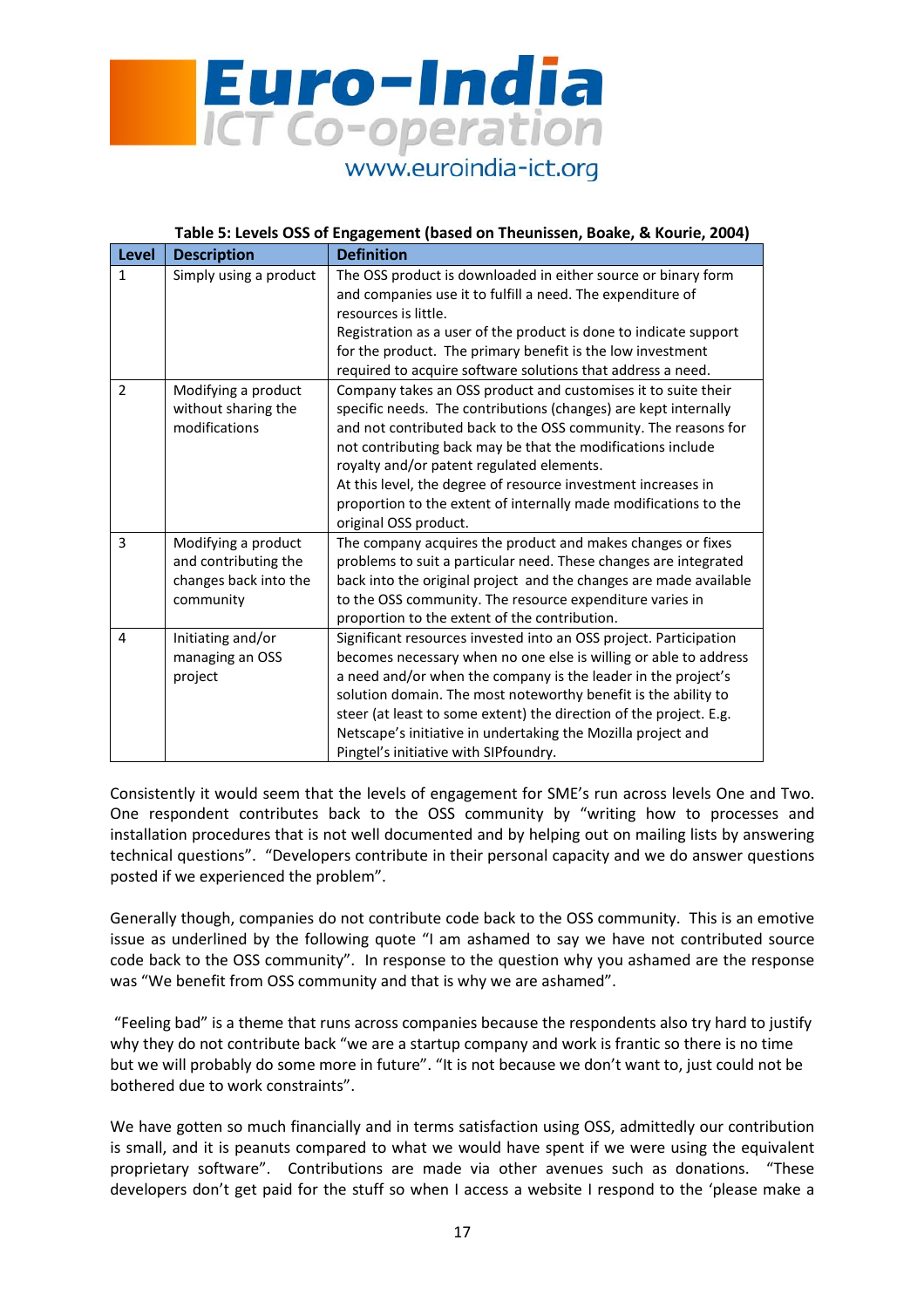

contribution if you can'". We sponsor camps and events, or if someone in the OSS community approaches us to attend a conference we would sponsor them".

#### Marketing

OSS communities are deficient in the resources required to aptly market their products via conventional media sources and consequently the awareness of OSS products diffuse via word of mouth. This means that awareness is high among developers and technical users, but obscure from mainstream acceptance. (Krishnamurthy, 2003).

 "If one goes to Python - for instance, Python is the programming language used by Google and on their homepage there is a quote by Peter Norbec who is the Google Development Manager". "They also proclaim their successes. The visual effects in Star Wars, was done by this "Light and Magic" Co., who use Python. So it's those kinds of secondary marketing."

"The Open Source Movement is more than just one person. That's the beauty about it and word of mouth and that is how the Open Source is, it's like a virus - it spreads

#### Implications and Conclusion

#### Organisational Readiness

Organisational readiness (as depicted in figure 1) we find to be the biggest paradox. we assumed when we embarked on this that OSS adoption was based on a big bang implementation. A designed plan. Literature suggests that the adoption of OSS is this grand design, companies ascertain all the impacts of using OSS prior to adotpion and then conciously make the decision to adopt OSS. "One of the biggest problems with open source is the lack of any roadmap documenting how adoption can be successfully achieved…"

To the contrary, we found that across the board adoption was a gradual process. "More by accident than design. We stumbled across it…in response to a problem… Look at how productive we are using this OSS". "We adopted Open Source in baby steps".

Across the board, no one company looked at OSS and prepared themselves in advance in terms of skill set etc. As adoption was a maturation and evolving process, the skill set evolved and matured in parallel. "There is no point, there was never a point, you know, you asked me "at which point did we adopt Open Source"? There was never a point when we said, 'Right we are now adopting Open Source'. It was a gradual process where you gained trust in the product … it's like falling in love, you know, before you know it, you're in trouble".

When looking at new OSS solutions, the skill set is not prepared up front. They search for solutions in response to a need, when they find the solution, they download, install, play and test. Once they are satisfied that the product will meet their need, do they employ it in a non mission critical application and progress from there. During this "play and test" phase the skill set matures and evolves.

Adoption of OSS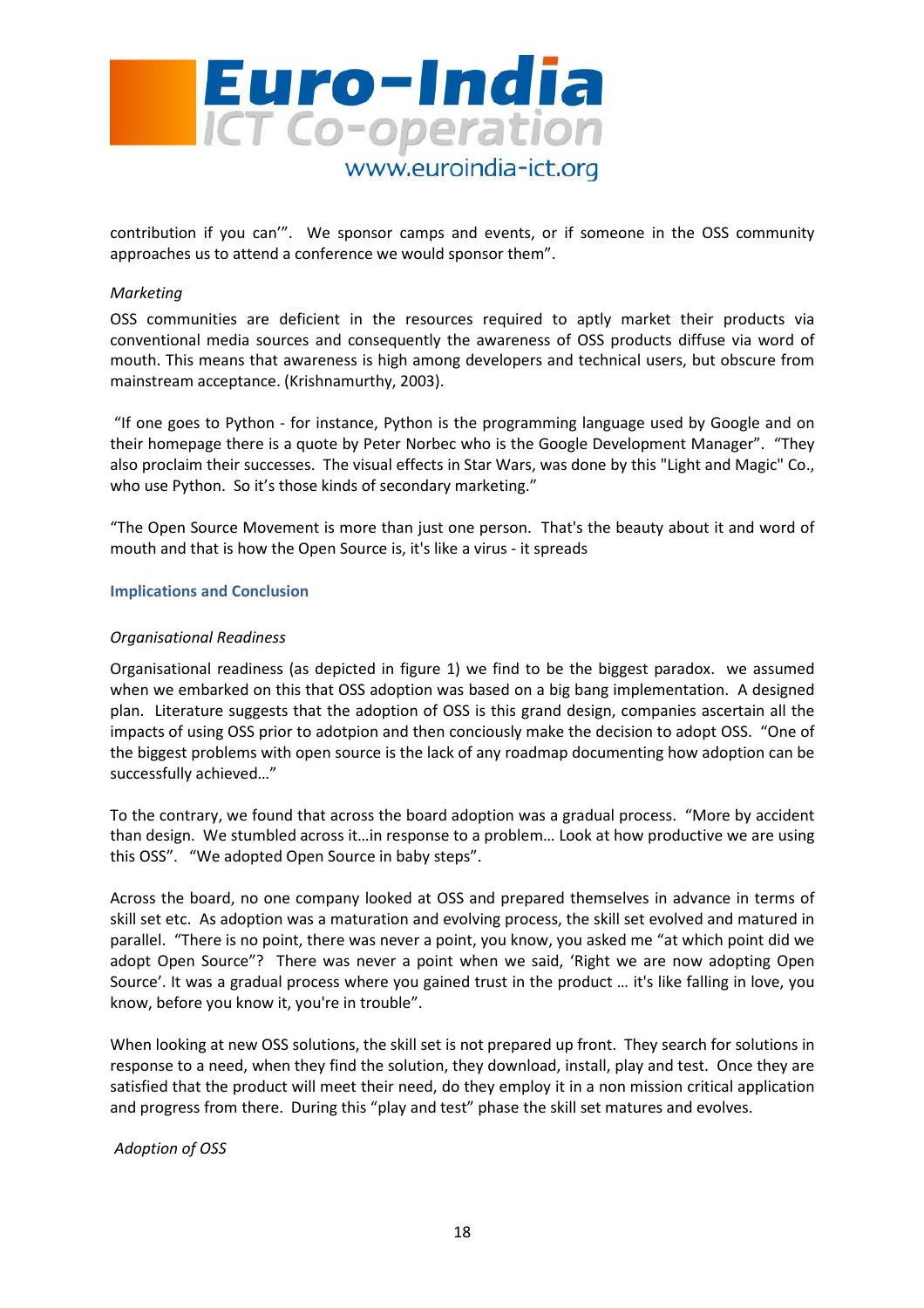

Inconsistent with literature the reasons companies opted to invest in OSS was not due to pressures to cut costs or pressures to produce more without increasing costs. "It's not about the money, it's about the ethos of people in the Open Source community. You know, they are big proponents of Open Source and they actually willingly help other people". "If we need the enterprise one, we don't stick with the standard one, we'll pay and get the enterprise one. We'll pay the license, so we are not going to take software for free when we have to pay for it we'll pay for it".

Fit to task is the absolute criteria which sways adoption "I will use whatever is the most pragmatic to use. If I had two choices and one was open source and one was proprietary, and they were equal, I wouldn't necessarily go for the open source one. I feel open source is better because 'adoption drives the community'". "I still believe the best tool for spreadsheets, is Excel, so we use Excel. I'm not saying there's anything wrong with Open Office or Sun, or whatever the others are. It's just, I don't have a problem with the Excel".

Consistently the decision to adopt OSS is based on trust in the software, gained by a process of trying it out and OSS proving itself to be reliable, stable and with the necessary functionality that would meet the business need. Once the confidence has been gained that this piece of software is stable and reliable, only then is it used. Generally companies adopt OSS to improve the quality of services or products in order to stay in business. Fig. 3 presents the summary of the OSS Adoption.



#### Fig.3: Summary of the OSS Adoption

The process of adoption has been cited as follows and represented in Figure 3. : "we follow a very informal process, so what would happen is, we'll download, a few guys will install it and they'll start playing with it and ask questions around what if this? What if that?... and if they start load testing it and all those kinds of things and then, at that point in time, after a number of people have looked at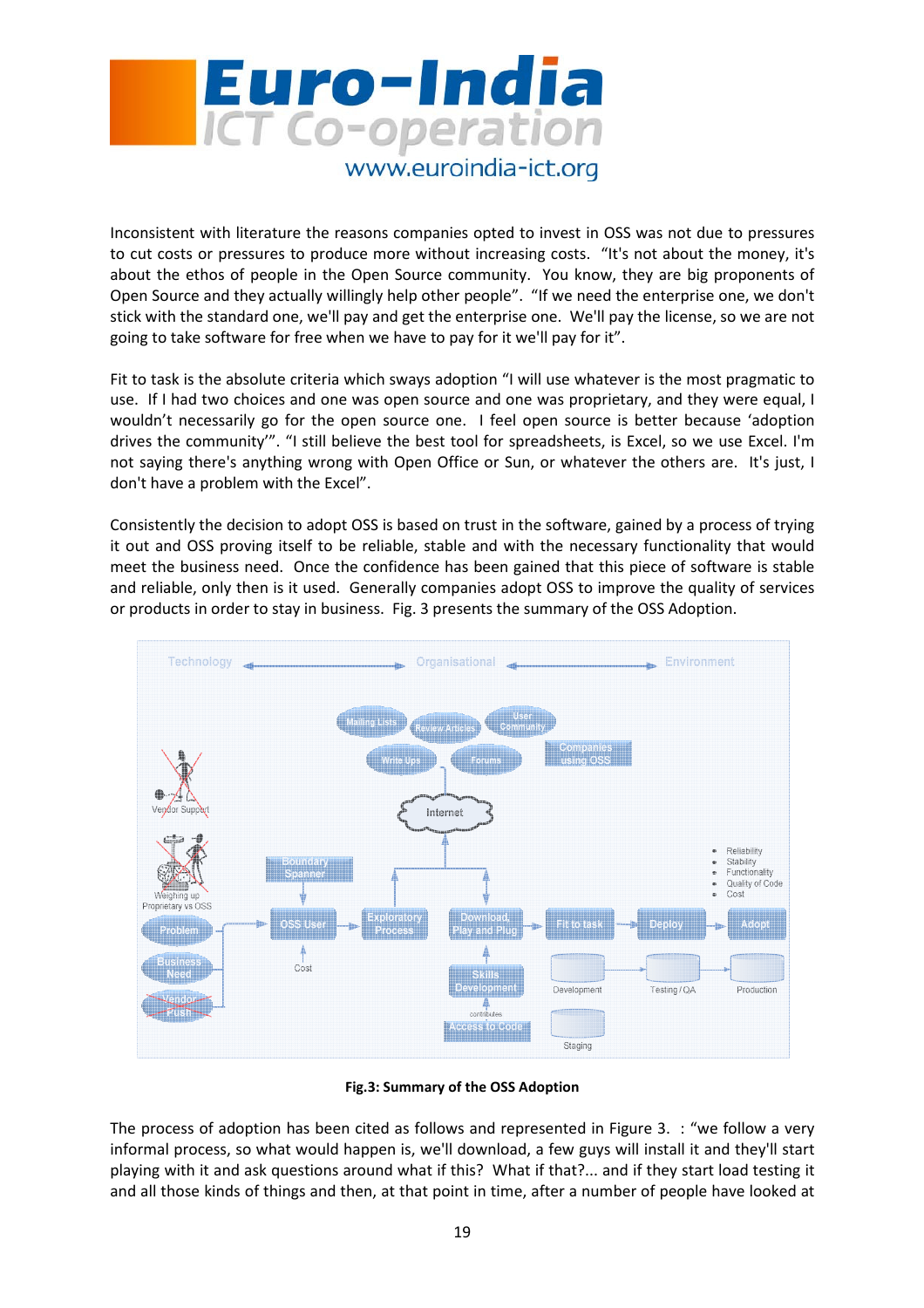

it, played with it, discussed the pros and cons… it's got this and that, the following shortcomings and things like that, then we will start using it, but then we start using it in non-mission critical applications and once again, we come back to, once it's earned our trust, then we start using it in mission critical applications". Boundary spanners expose companies and people to OSS. The actual reliability, stability, functionality and quality of the code sway people to adopt or not to adopt.

In summary we have found that the TOE framework takes cognisance of the internal and external context the company operates in it comprehensively covers the adoption process. It serves as a useful framework when looking at the full scope of OSS adoption.

Consistent with literature the growth open source software is based on a stack approach. "low in the software stack," focuses on operating systems, server software, development tools, databases, etc. and as companies become more familiar and comfortable with and dependent on OSS in these utilities, they will branch out to open for systems e.g. email, those services deemed mission critical by campus decision makers as "enterprise applications" (Masson, 2007).

#### Reasons for staying with OSS

The most salient reasons companies stay with open sources is based on the fact that it is "Clean, Beautiful, Reliable, stable and trustworthy". "Companies tend to OSS, the higher their requirements for open standards and interoperability" (Nepelski & Swaminathan, 2007).

Ultimately, it's about choice. People should be able to identify their needs and compare all the available options. There should not be any legislative or technical barriers that make any options unavailable (Vital Wave Consulting, 2006).

The Open Source Maturity Model which was used to ascertain the maturity of the open source at the time of adoption is useful overall even though not all the items are relevant. The Software Cost and Risk Model which looked at the Total Cost of Ownership of adopting Open Source proved to be insightful. Despite companies professing not to measure the costs upfront, many of the factors are taken into consideration. In this particular exercise the cost of Open Source would seem no more expensive that proprietary, indeed it would seem that the cost of Open Source is cheaper.

The Open Source Adoption Models suggests factors within the Organisational context the company finds itself in at the time of adoption. With the exception of competition intensity, all the other factors are valuable when looking at OSS holistically. The Open Source Skills and Risk Tolerance model which looked at the skills and skill level required both internally and externally which influence adoption is a not useful and has no impact on adoption. Skill set grows and matures as OSS adoption evolves in a company. Skill set is not gauged upfront. The levels have no bearing on OSS adoption.

Although OSS will not destroy industry giants such as IBM and Microsoft, it will place increased pressure on traditional vendors to more-aggressively innovate, improve quality and drive higher value in their own products as they endeavor to counter this growing competitive threat (Weiss & Driver, 2005).

On the economic level, OSS helps retain a large amount of money within the South African economy, which is otherwise paid out as licensing fees to foreign coffers. South Africans spend R6 billion on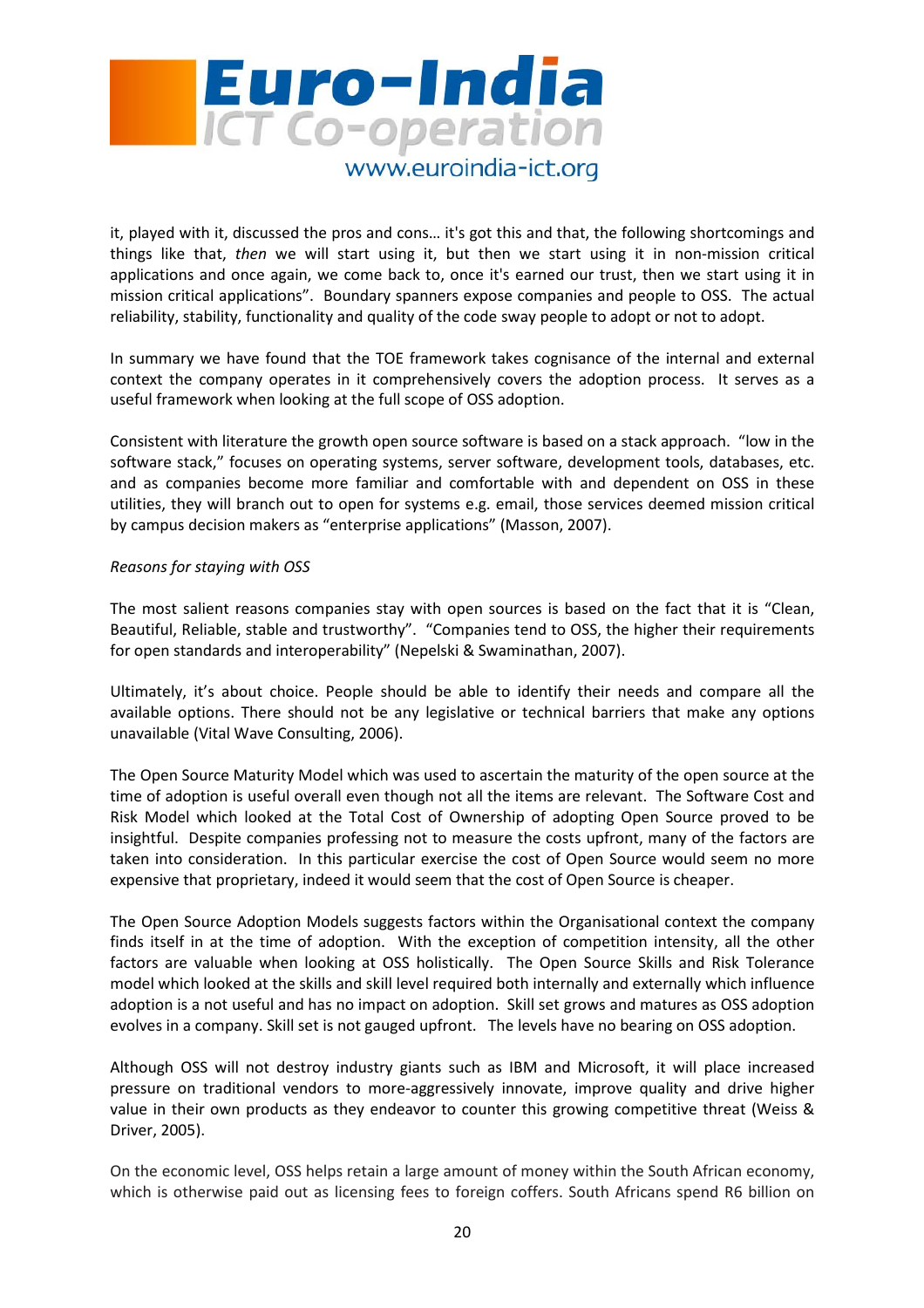

software licensing every year. OSS provides small, medium and micro enterprises with immediate access to high quality, customizable and powerful software. "Since good software becomes legally accessible at little or no cost, the threat of piracy is eliminated. Probably the most important benefit is that it stimulates the local IT sector" (Gopalakrishnan, 2006).

#### References

Bruggink, M. Open source in Africa: towards informed decision-making. IICD : The International Institute for Communication and Development , 7(2003): pp 1-4.

Comino, S., Manenti, F., & Parisi, M. From planning to mature: on the success of open source projects. The international Journal of Management Science , Research Policy 36 (2007), pp 1575–86.

Dedrick, J. and West, J. "An Exploratory Study into Open Source Platform Adoption," Proceedings of the 37th Annual Hawai'i International Conference on System Sciences, Waikoloa, Hawaii (Jan. 2004)

Dedrick, J., & West, J. Adoption of open source platforms: an exploratory study. HBS - MIT Sloan Free/Open Source Software Conference:New Models of Software Development (2003) pp. 1-27.

Driver, M. Key issues for open-source software in 2007. Stamford, CT: Gartner .

Fitzgerald, B., & Kenny, T. Open source software in the trenches: lessons from a large-scale OSS implementation. Twenty-Fourth International Conference on Information Systems, (2003) pp316-326. Glass, R. A look at the economics of open source. Communications of the ACM , 47, 2 (2004), pp25- 27.

Gopalakrishnan, J. Lessons in open source wisdom from South Africa. Linux For You (2006), pp 55-59. Guliani, G., & Woods, D. (2005). Open source for the enterprise. United States of America,Sebastopol: O'Reilly Media, Inc.

Holck, J., Larsen, M. H., & Pedersen, M. K. (2004). Identifying business barriers and enablers for the adoption of open source software. Frederiksberg: Copenhagen Business School, Department of Informatics.

Krishnamurthy, S. A managerial overview of open source software. Business Horizons, (2003), pp 47- 56.

Kwan, S. K., & West, J. (2004). A conceptual model for enterprise adoption of open source software. In Enterprise Adoption: The Standards Edge: Open Season.

Lipert S.K. & Govindarajulu. C. (2006) Technological, Organizational and Environmental Antecedents to Web Services Adoption. Communications of the IIMA, Vol 6 No 1, pp146-157.

Masson, P. (2007). Barriers to the adoption of open source: personal and professional observations, available at: http://blog.worldcampus.psu.edu/index.php/2007/04/17/ barriers-to-the-adoption-ofopen-source-personal-and-professional-observations/ (accessed on:2 October 2009).

Nepelski, D., & Swaminathan, S. OSS adoption: who is leading and why? DIW Berlin Weekly Report, 1. 3,(2007), pp1-6.

Russo, B., Zuliani, P., & Succi, G. (2003). Toward an empirical assessment of the benefits of open source software. Taking Stock of the Bazaar: The 3rd Workshop on Open Source Software Engineering, (2003), pp. 117-120.

Theunissen, M., Boake, A., & Kourie, D. (2004). A preliminary investigation of the impact of open source software on telecommunication software development. Department of Computer Science School of Information Technology University of Pretoria, Pretoria, South Africa: Centre of Excelence in Teletraffic Engineering for the Information Society (CeTEIS).